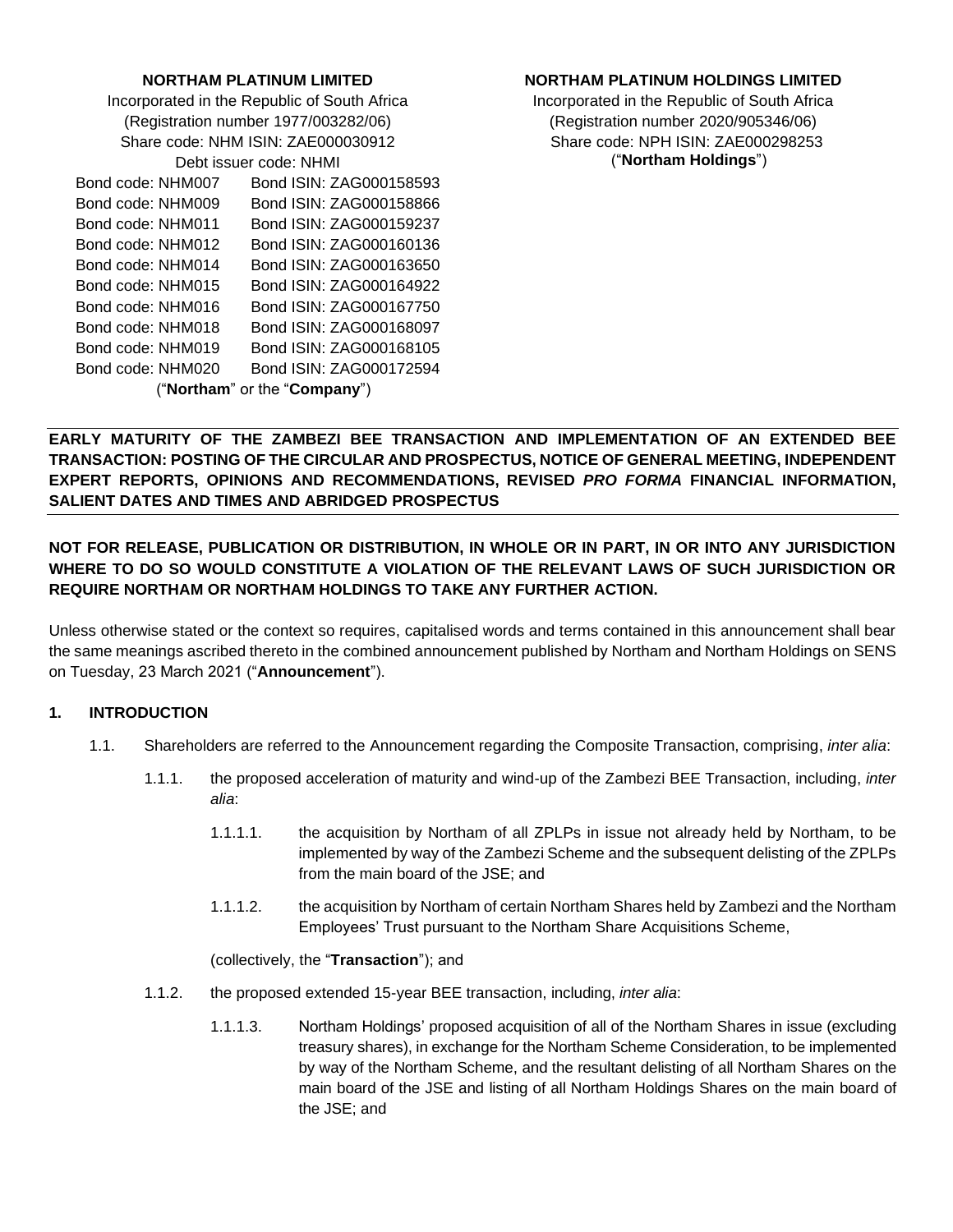1.1.1.4. a transaction to restore ownership by HDPs in Northam to up to 26.5% (net of treasury shares), with an emphasis on participation by Northam group employees and host and affected communities,

## (collectively, the "**Extended BEE Transaction**").

# **2. POSTING OF THE CIRCULAR AND PROSPECTUS**

- 2.1. Shareholders are advised that the Circular and Prospectus will be posted to Shareholders today, 31 May 2021.
- 2.2. The Circular and Prospectus are also available on Northam's website at [https://www.northam.co.za/downloads/send/152-2021/1362-northam-circular-to-shareholders-2021](https://protect-za.mimecast.com/s/GiZsCmwXJnIjMqDjSOU247?domain=northam.co.za) and [https://www.northam.co.za/downloads/send/152-2021/1361-northam-holdings-prospectus-2021,](https://protect-za.mimecast.com/s/vbvEClO6GmU2Mlp2CGskhL?domain=northam.co.za) respectively. Alternatively, copies of the Circular and Prospectus may be obtained from the registered office of Northam Holdings at Building 4, 1<sup>st</sup> Floor, Maxwell Office Park, Magwa Crescent West, Waterfall City, Jukskei View, 2090, South Africa, during business hours, from today until 10 business days after the Northam Scheme Record Date (as defined in paragraph [6](#page-6-0) below).
- 2.3. **To obtain a thorough understanding of the Composite Transaction, Shareholders are advised to refer to the full terms and conditions pertaining thereto, as set out in the Circular and Prospectus.**

# **3. NOTICE OF GENERAL MEETING**

- 3.1. The General Meeting will be held **at 10:00 on Wednesday, 30 June 2021** (subject to any postponement or adjournment thereof) in order to consider and, if deemed appropriate, approve, with or without modification, the resolutions required to approve, *inter alia*, the Composite Transaction, as set out in the notice convening the General Meeting incorporated into the Circular ("**Notice of General Meeting**").
- 3.2. In light of the regulations, directives and/or preventative measures required to be adhered to relating to the COVID-19 pandemic as published or issued by the relevant South African authorities from time to time, the guidance from the South African Government regarding the need for social distancing as a result of the COVID-19 pandemic and the uncertainty of the infection rate at the time of the General Meeting, Northam has determined that the General Meeting will be held entirely by electronic communication, as permitted by the JSE and in accordance with section 63(2)(a) of the Companies Act and the memorandum of incorporation of Northam.
- 3.3. Northam has retained the services of The Meeting Specialist Proprietary Limited ("**TMS**") to remotely host the General Meeting on an interactive electronic platform to facilitate remote attendance, participation and voting by Shareholders. TMS will also act as scrutineer for purposes of the General Meeting.
- 3.4. TMS will assist Shareholders with the requirements for attendance, participation, and voting at the General Meeting by electronic communication. Shareholders who wish to attend, participate in and vote at the General Meeting are required to contact TMS at [proxy@tmsmeetings.co.za](mailto:proxy@tmsmeetings.co.za) or on +27 11 520 7950/1/2 as soon as possible, and for administrative reasons, by no later than **10:00 on Monday, 28 June 2021**.
- 3.5. Although voting will be permitted by way of electronic communication, Northam Shareholders are encouraged to make use of proxies for purposes of voting at the General Meeting.
- 3.6. The costs of participation in the General Meeting by electronic communication will be for the expense of Shareholders or their proxies and they will be billed separately by their service providers. Northam, the JSE and TMS will not be held liable for any loss, injury, damage, penalty or claim arising from the use of the electronic communication services or any defect in respect thereof or from total or partial failure of the electronic communication services for any reason whatsoever, including loss of network connectivity or other network failure due to, *inter alia*, insufficient airtime, internet connectivity, internet bandwidth and/or power outages which prevent a Shareholder or its proxy from attending, participating in and/or voting at the General Meeting.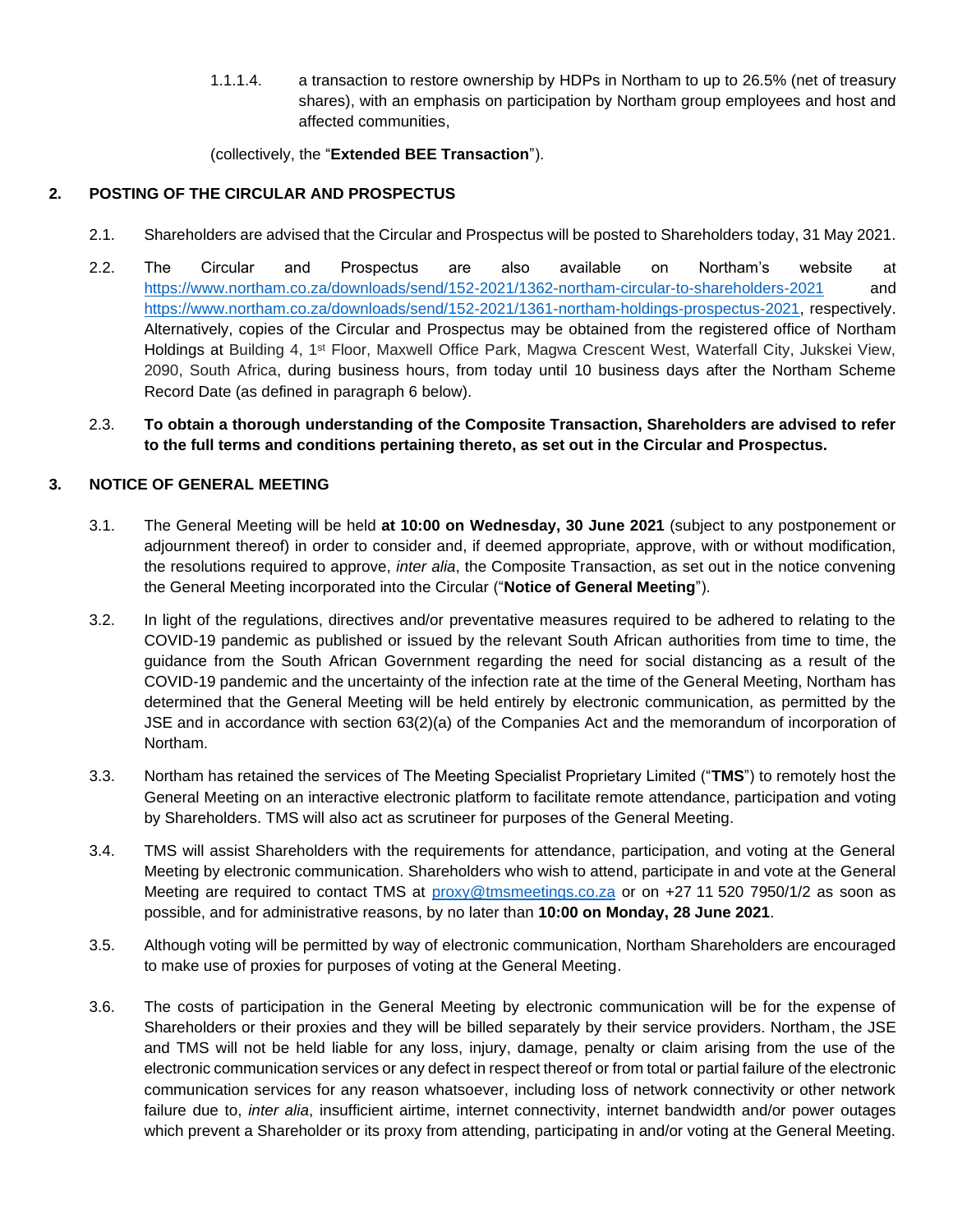#### **4. INDEPENDENT EXPERT REPORTS, OPINIONS AND RECOMMENDATIONS**

## 4.1. **Independent Expert Reports**

- 4.1.1. The Independent Expert has provided opinions in respect of, *inter alia*, the Zambezi Scheme, the Northam Share Acquisitions Scheme, the Northam Scheme and the Extended BEE Transaction (the "**Independent Expert Reports**").
- 4.1.2. In terms of the Independent Expert Reports, the Independent Expert is of the opinion that, *inter alia*:
	- 4.1.2.1. the Zambezi Scheme is fair in so far as Shareholders are concerned;
	- 4.1.2.2. the Northam Share Acquisitions Scheme and the consideration payable by Northam in terms thereof are fair and reasonable;
	- 4.1.2.3. the Northam Scheme and the Northam Scheme Consideration are fair and reasonable; and
	- 4.1.2.4. the Extended BEE Transaction is fair in so far as Shareholders are concerned.
- 4.1.3. Copies of the Independent Expert Reports are included in annexures 2, 3 and 4 of the Circular.

## 4.2. **Northam Board's opinion and recommendation**

- 4.2.1. The Northam Board, after due consideration of the Independent Expert Reports in respect of, *inter alia*, the Zambezi Scheme and the Extended BEE Transaction, is of the opinion that the Zambezi Scheme and the Extended BEE Transaction are fair in so far as Shareholders are concerned and recommends that Shareholders vote in favour of the resolutions set out in the Notice of General Meeting ("**Proposed Resolutions**").
- 4.2.2. All of the directors of Northam ("**Northam Directors**"), who hold a beneficial interest, directly or indirectly, in Northam Shares, have indicated that they will vote in favour of the Proposed Resolutions.

#### 4.3. **Independent Board's opinion and recommendation**

- 4.3.1. The Independent Board, after due consideration of the Independent Expert Reports in respect of the Northam Share Acquisitions Scheme and the Northam Scheme, is of the opinion that:
	- 4.3.1.1. the Northam Share Acquisitions Scheme and the consideration payable by Northam thereunder are fair and reasonable; and
	- 4.3.1.2. the Northam Scheme and the Northam Scheme Consideration are fair and reasonable.
- <span id="page-2-0"></span>4.3.2. The Independent Board unanimously recommends that Shareholders vote in favour of the Proposed Resolutions pertaining to the Northam Share Acquisitions Scheme and the Northam Scheme.
- 4.3.3. The Independent Board's recommendation contained in paragraph [4.3.2](#page-2-0) above is not and should not be construed as investment advice. Each Shareholder should consider the full contents of the Circular and Prospectus in the context of its own circumstances, risk profile and liquidity requirements to inform a decision and, where appropriate, should seek independent advice in relation to such decision.

#### **5. REVISED** *PRO FORMA* **FINANCIAL INFORMATION**

- 5.1. Shareholders are referred to the Announcement which included the *pro forma* financial information of (i) the Transaction (prior to implementation of the Extended BEE Transaction) on Northam reflected on a per Northam Share basis; and (ii) the Composite Transaction on a Northam Scheme Participant. The *pro forma* financial information has been adjusted for revised assumptions as set out in annexures 5 and 6 to the Circular and is set out in the tables below.
- 5.2. The *pro forma* financial information included below has been extracted from paragraph 36 of the Circular and has not itself been reviewed or reported on by the independent reporting accountant or independent auditor.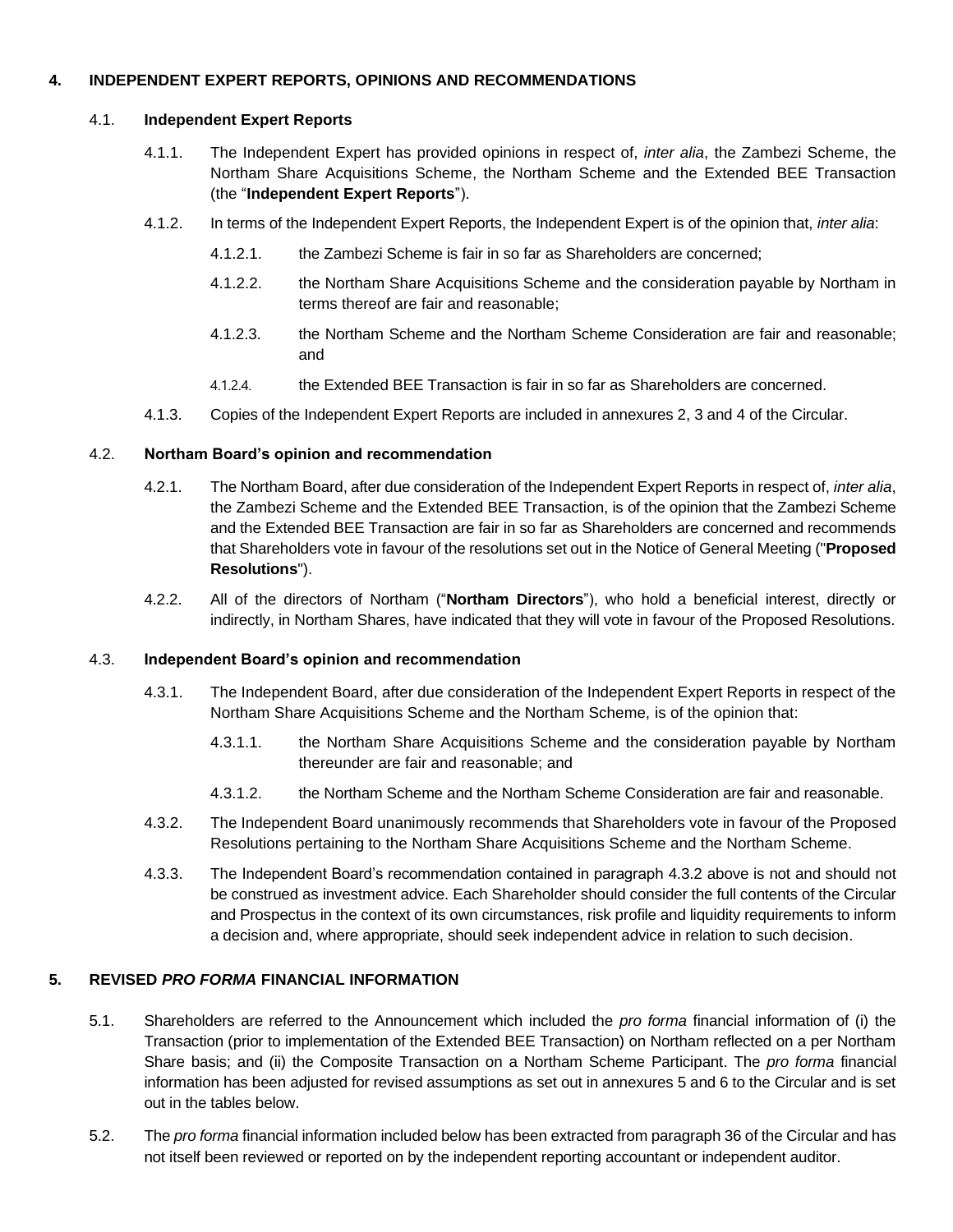- 5.3. The full *pro forma* financial information of Northam and Northam Holdings is presented in annexures 5 and 6 of the Circular, respectively. This should be read in conjunction with the independent reporting accountant's assurance reports thereon, as set out in annexures 7, 8 and 9 of the Circular.
- 5.4. The *pro forma* financial information has been prepared in order to provide information on how:
	- 5.4.1. the Transaction (prior to implementation of the Extended BEE Transaction) may affect the financial performance and position of Northam, by illustrating the effect thereof on the basic and diluted EPS, basic and diluted HEPS, the NAVPS and the TNAVPS of a Northam Share; and
	- 5.4.2. the Composite Transaction may affect the financial performance and position of Northam and Northam Holdings, by illustrating the effect thereof on the EPS, HEPS, NAVPS and TNAVPS of a Northam Share that a Northam Scheme Participant will be exchanging for the EPS, HEPS, NAVPS and TNAVPS per Northam Holdings Share.
- 5.5. The *pro forma* financial information of the Composite Transaction on a Northam Scheme Participant reflects a comparison of:
	- 5.5.1. the historical financial information extracted, without adjustment, and/or derived from Northam's Interim Results (an extract of which is included in annexure 15 of the Circular), adjusted for post balance sheet adjustments and the Transaction (prior to implementation of the Extended BEE Transaction) (further details of which are contained in annexure 5 of the Circular) ("**Northam's** *Pro Forma* **Financial Information**"); and
	- 5.5.2. the historical financial information extracted, without adjustment, from Northam Holdings' audited financial statements as at the date of incorporation (which information is included in annexure 16 of the Circular), adjusted for the Composite Transaction (further details of which are contained in annexure 6 of the Circular) ("**Northam Holdings'** *Pro Forma* **Financial Information**"),

by multiplying the Northam Holdings' *Pro Forma* Financial Information by the exchange ratio of one Northam Holdings Share for every Northam Share (after implementation of the Transaction but prior to implementation of the Extended BEE Transaction), to provide the *pro forma* financial information of the Composite Transaction on a Northam Scheme Participant.

- 5.6. The *pro forma* financial information assumes, *inter alia*, that all Zambezi Scheme Conditions (as defined in the Circular) and Transaction Conditions (as defined in the Circular) are fulfilled or waived, and that the Repurchase has been implemented. In addition, the *pro forma* financial information is based on a particular tax treatment which has been submitted to the South African Revenue Service for confirmation in terms of the request for the Tax Ruling (as defined in the Circular). The *pro forma* financial information has been prepared to illustrate the effect of the Transaction (prior to implementation of the Extended BEE Transaction) on a Shareholder or on Northam, and the Composite Transaction on a Northam Scheme Participant, had the Composite Transaction been implemented on 1 July 2020 for purposes of EPS and HEPS and on 31 December 2020 for purposes of NAVPS and TNAVPS.
- 5.7. As the Composite Transaction is subject to Shareholder approval and, as a result of possible movements in the share price of a Northam Share before the General Meeting, the following scenarios have been presented:
	- **Base Case Scenario**: The 30 day VWAP and the closing share price of a Northam Share of R259.07 is calculated as at the last practicable date, being 30 April 2021 ("**Last Practicable Date**").
	- **Scenario 1**: The 30 day VWAP and the closing share price of a Northam Share of R310.88 is calculated as 20% higher than the 30 day VWAP and the closing share price on the Last Practicable Date.
	- **Scenario 2**: The 30 day VWAP and the closing share price of a Northam Share of R207.26 is calculated as 20% lower than the 30 day VWAP and the closing share price on the Last Practicable Date.
- 5.8. The *pro forma* financial information set out below is the responsibility of Northam Directors and the directors of Northam Holdings ("**Northam Holdings Directors**").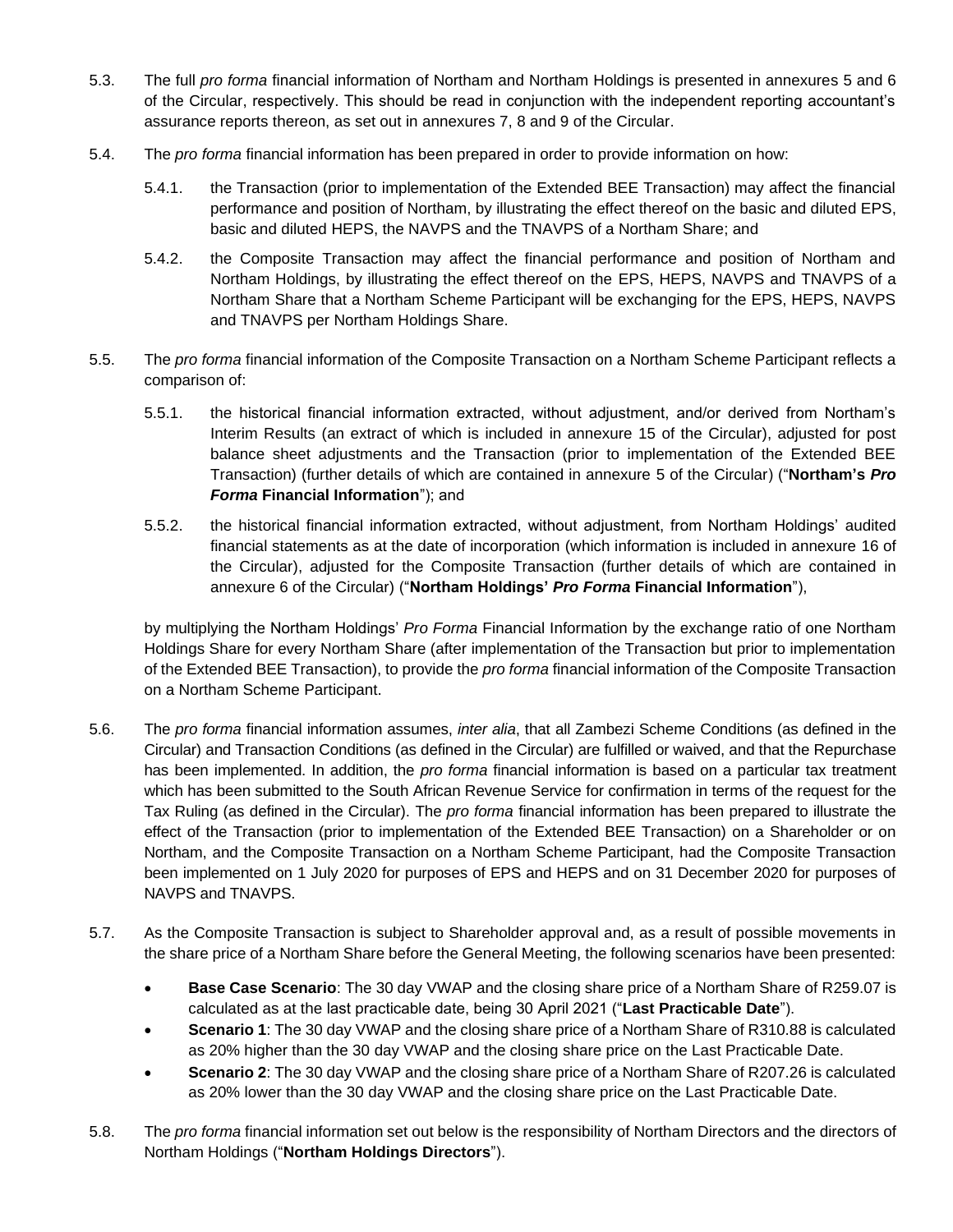- 5.9. The *pro forma* financial information is provided for illustrative purposes only, and because of its nature, may not fairly represent the financial performance and position of Northam, Northam Holdings, a Shareholder or a Northam Scheme Participant after the implementation of the Transaction and/or the Composite Transaction. In this regard, the adjustments reflected in the *pro forma* financial information are only illustrative and are determined with reference to, *inter alia*, the 30 day VWAP as at the Last Practicable Date. For the avoidance of doubt:
	- 5.9.1. the actual adjustments will be determined with reference to, *inter alia*, the 30 day VWAP immediately prior to the implementation of the various components of the Composite Transaction; and
	- 5.9.2. the *pro forma* financial information assumes that the Transaction (including, *inter alia*, the redemption of the ZPLPs) and/or the Composite Transaction is implemented on a single date and does not consider, *inter alia*, the cash flows that have accrued / will accrue to Northam and Northam Holdings post 31 December 2020 and the actual dates on which the various components of the Composite Transaction are implemented (i.e. the redemption of the ZPLPs and the related tax event that may arise at any time up to 17 May 2025 and the tax payment which will take place on or before the Northam group's first provisional or final (as the case may be) tax payment date after implementation of the Net Value Distribution). Accordingly, the *pro forma* financial information should not be used in assessing the solvency and liquidity of the Northam group (refer to paragraph 10.4 of the Circular in relation to the solvency and liquidity statement by the Northam Board and paragraph 1.2 of section 3 of the Prospectus in relation to the working capital statement by the board of directors of Northam Holdings ("**Northam Holdings Board**").
- 5.10. The *pro forma* financial information has been prepared in accordance with IFRS, the Guide on *Pro forma* Financial Information issued by the South African Institute of Chartered Accountants, the JSE Listings Requirements, the Regulations and accounting policies that comply with IFRS and which are consistent with those applied in the preparation of the interim financial statements of Northam (as at 31 December 2020) and Northam Holdings (as at incorporation), as the context requires.

| <b>Base Case</b><br><b>Scenario</b>                             | <b>Northam</b><br>31 December<br>2020 | <b>Northam</b><br>31 December<br>2020<br><b>Adjusted</b> | Northam after implementation<br>of the Transaction (but prior<br>to implementation of the<br><b>Extended BEE Transaction)</b> |                      | <b>Northam Holdings after</b><br>implementation of the<br><b>Composite Transaction</b> |                         |
|-----------------------------------------------------------------|---------------------------------------|----------------------------------------------------------|-------------------------------------------------------------------------------------------------------------------------------|----------------------|----------------------------------------------------------------------------------------|-------------------------|
|                                                                 | Reported                              | Pro forma                                                | Pro forma                                                                                                                     | Percentage<br>change | Pro forma                                                                              | Percentage<br>change    |
| <b>Notes</b>                                                    | 1                                     | $\overline{2}$                                           | 3                                                                                                                             | 4                    | 5                                                                                      | 6                       |
| Basic and diluted EPS<br>(cents)                                | 599.9<br>531.0                        | 548.5<br>485.4                                           | 379.9<br>379.9                                                                                                                | (30.7%)<br>(21.7%)   | (2661.7)<br>(2661.7)                                                                   | $(800.6\%)$<br>(800.6%) |
| Basic and diluted<br>HEPS (cents)                               | 599.9<br>531.0                        | 548.4<br>485.4                                           | 379.9<br>379.9                                                                                                                | (30.7%)<br>(21.7%)   | (2661.7)<br>(2661.7)                                                                   | (800.6%)<br>(800.6%)    |
| NAVPS (cents)                                                   | 3 3 5 3 . 7                           | 3 2 9 6.8                                                | 1761.8                                                                                                                        | (46.6%)              | 1426.8                                                                                 | $(19.0\%)$              |
| TNAVPS (cents)                                                  | 3 3 5 3 . 7                           | 3 2 9 6.8                                                | 1761.8                                                                                                                        | (46.6%)              | 1 4 2 6.8                                                                              | $(19.0\%)$              |
| Weighted average<br>number of shares in<br>issue ('000)         | 349 876                               | 349 876                                                  | 371819                                                                                                                        | 6.3%                 | 371819                                                                                 |                         |
| Diluted weighted<br>average number of<br>shares in issue ('000) | 395 305                               | 395 305                                                  | 371819                                                                                                                        | (5.9%)               | 371819                                                                                 |                         |
| Number of shares in<br>issue $(000)$                            | 509 781                               | 509 781                                                  | 419 064                                                                                                                       | (17.8%)              | 396 092                                                                                | (5.5%)                  |
| Treasury shares in<br>issue ('000)                              | 159 905                               | 159 905                                                  | 47 245                                                                                                                        | (70.5%)              | 24 273                                                                                 | (48.6%)                 |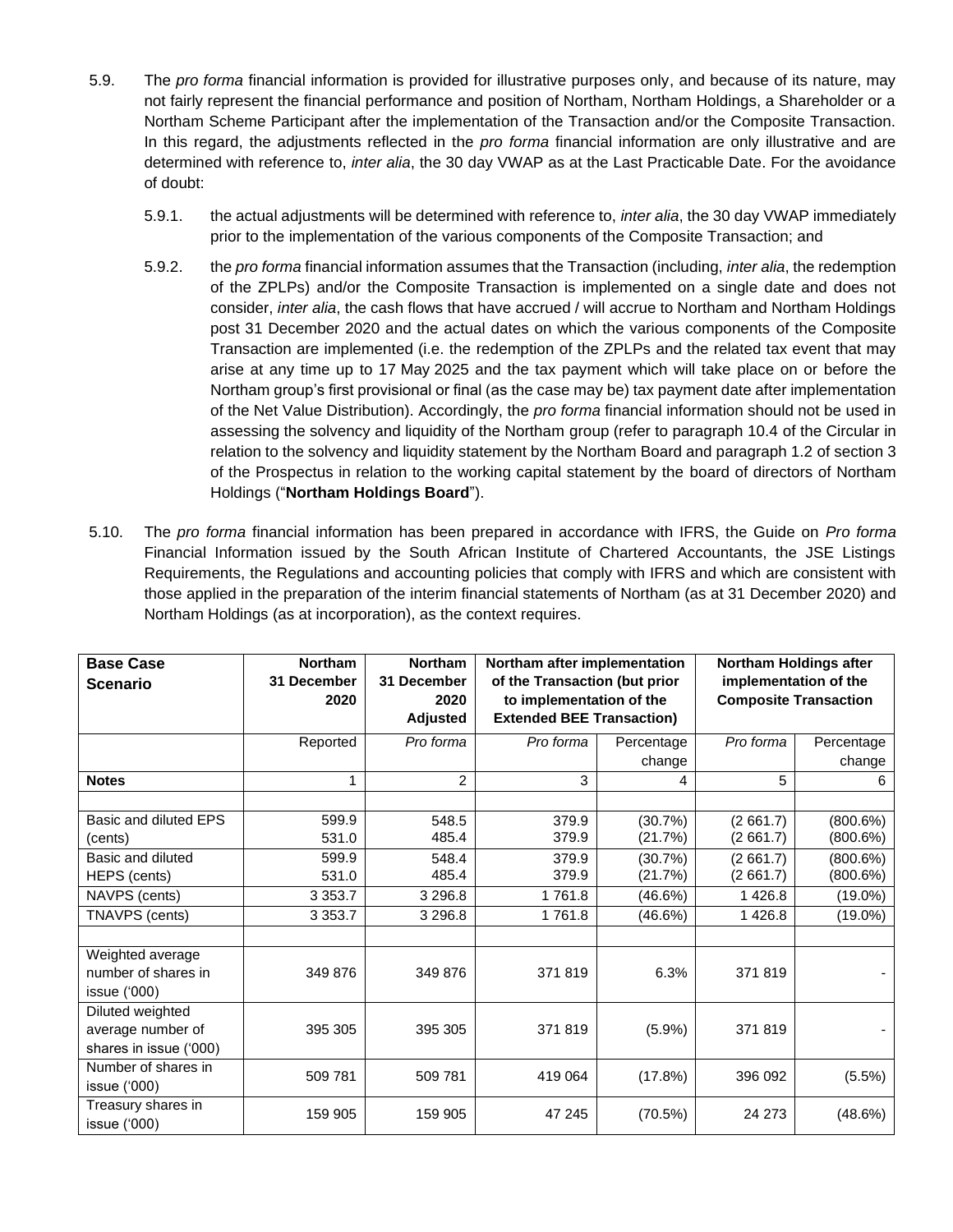| <b>Base Case</b><br><b>Scenario</b>                       | <b>Northam</b><br>31 December<br>2020 | <b>Northam</b><br>31 December<br>2020<br><b>Adjusted</b> | Northam after implementation<br>of the Transaction (but prior<br>to implementation of the<br><b>Extended BEE Transaction)</b> |                      | implementation of the | Northam Holdings after<br><b>Composite Transaction</b> |
|-----------------------------------------------------------|---------------------------------------|----------------------------------------------------------|-------------------------------------------------------------------------------------------------------------------------------|----------------------|-----------------------|--------------------------------------------------------|
|                                                           | Reported                              | Pro forma                                                | Pro forma                                                                                                                     | Percentage<br>change | Pro forma             | Percentage<br>change                                   |
| Shares in issue<br>adjusted for treasury<br>shares ('000) | 349 876                               | 349 876                                                  | 371819                                                                                                                        | 6.3%                 | 371819                |                                                        |

| <b>Scenario 1</b>                                                                                                                                                   | <b>Northam</b><br>31 December<br>2020                                   | <b>Northam</b><br>31 December<br>2020<br><b>Adjusted</b>              | Northam after implementation<br>of the Transaction (but prior<br>to implementation of the<br><b>Extended BEE Transaction)</b> |                                                                        | Northam Holdings after<br>implementation of the<br><b>Composite Transaction</b>     |                                                                          |
|---------------------------------------------------------------------------------------------------------------------------------------------------------------------|-------------------------------------------------------------------------|-----------------------------------------------------------------------|-------------------------------------------------------------------------------------------------------------------------------|------------------------------------------------------------------------|-------------------------------------------------------------------------------------|--------------------------------------------------------------------------|
|                                                                                                                                                                     | Reported                                                                | Pro forma                                                             | Pro forma                                                                                                                     | Percentage<br>change                                                   | Pro forma                                                                           | Percentage<br>change                                                     |
| <b>Notes</b>                                                                                                                                                        | 1                                                                       | $\overline{2}$                                                        | 3                                                                                                                             | 4                                                                      | 5                                                                                   | 6                                                                        |
| Basic and diluted EPS<br>(cents)<br>Basic and diluted<br>HEPS (cents)<br>NAVPS (cents)<br>TNAVPS (cents)<br>Weighted average<br>number of shares in<br>issue ('000) | 599.9<br>531.0<br>599.9<br>531.0<br>3 3 5 3 . 7<br>3 3 5 3.7<br>349 876 | 548.5<br>485.4<br>548.4<br>485.4<br>3 2 9 6.8<br>3 2 9 6.8<br>349 876 | 381.1<br>381.1<br>381.0<br>381.0<br>1 699.3<br>1 699.3<br>370 709                                                             | (30.5%)<br>(21.5%)<br>(30.5%)<br>(21.5%)<br>(48.5%)<br>(48.5%)<br>6.0% | (3313.9)<br>(3313.9)<br>(3313.9)<br>(3313.9)<br>1 3 6 1 .9<br>1 3 6 1 .9<br>370 709 | (969.6%)<br>(969.6%)<br>(969.8%)<br>(969.8%)<br>$(19.9\%)$<br>$(19.9\%)$ |
| Diluted weighted<br>average number of<br>shares in issue ('000)                                                                                                     | 395 305                                                                 | 395 305                                                               | 370 709                                                                                                                       | (6.2%)                                                                 | 370 709                                                                             |                                                                          |
| Number of shares in<br>issue $(000)$                                                                                                                                | 509 781                                                                 | 509 781                                                               | 417416                                                                                                                        | (18.1%)                                                                | 394 366                                                                             | $(5.5\%)$                                                                |
| Treasury shares in<br>issue ('000)                                                                                                                                  | 159 905                                                                 | 159 905                                                               | 46 707                                                                                                                        | $(70.8\%)$                                                             | 23 657                                                                              | (49.4%)                                                                  |
| Shares in issue<br>adjusted for treasury<br>shares ('000)                                                                                                           | 349 876                                                                 | 349 876                                                               | 370 709                                                                                                                       | 6.0%                                                                   | 370 709                                                                             |                                                                          |

| <b>Scenario 2</b>     | <b>Northam</b><br>31 December<br>2020 | <b>Northam</b><br>31 December<br>2020<br><b>Adjusted</b> | Northam after implementation<br>of the Transaction (but prior<br>to implementation of the<br><b>Extended BEE Transaction)</b> |            | <b>Northam Holdings after</b><br><b>Composite Transaction</b> | implementation of the |
|-----------------------|---------------------------------------|----------------------------------------------------------|-------------------------------------------------------------------------------------------------------------------------------|------------|---------------------------------------------------------------|-----------------------|
|                       | Reported                              | Pro forma                                                | Pro forma                                                                                                                     | Percentage | Pro forma                                                     | Percentage            |
|                       |                                       |                                                          |                                                                                                                               | change     |                                                               | change                |
| <b>Notes</b>          |                                       | $\mathfrak{p}$                                           | 3                                                                                                                             | 4          | 5                                                             | 6                     |
|                       |                                       |                                                          |                                                                                                                               |            |                                                               |                       |
| Basic and diluted EPS | 599.9                                 | 548.5                                                    | 378.6                                                                                                                         | $(31.0\%)$ | (2 281.7)                                                     | (702.7%)              |
| (cents)               | 531.0                                 | 485.4                                                    | 378.6                                                                                                                         | $(22.0\%)$ | (2 281.7)                                                     | (702.7%)              |
| Basic and diluted     | 599.9                                 | 548.4                                                    | 378.6                                                                                                                         | (31.0%)    | (2281.7)                                                      | (702.7%)              |
| HEPS (cents)          | 531.0                                 | 485.4                                                    | 378.6                                                                                                                         | $(22.0\%)$ | (2 281.7)                                                     | (702.7%)              |
| NAVPS (cents)         | 3 3 5 3 . 7                           | 3 2 9 6.8                                                | 1833.1                                                                                                                        | $(44.4\%)$ | 1 500.7                                                       | $(18.1\%)$            |
| TNAVPS (cents)        | 3 3 5 3 . 7                           | 3 2 9 6.8                                                | 1833.1                                                                                                                        | $(44.4\%)$ | 1 500.7                                                       | (18.1%)               |
|                       |                                       |                                                          |                                                                                                                               |            |                                                               |                       |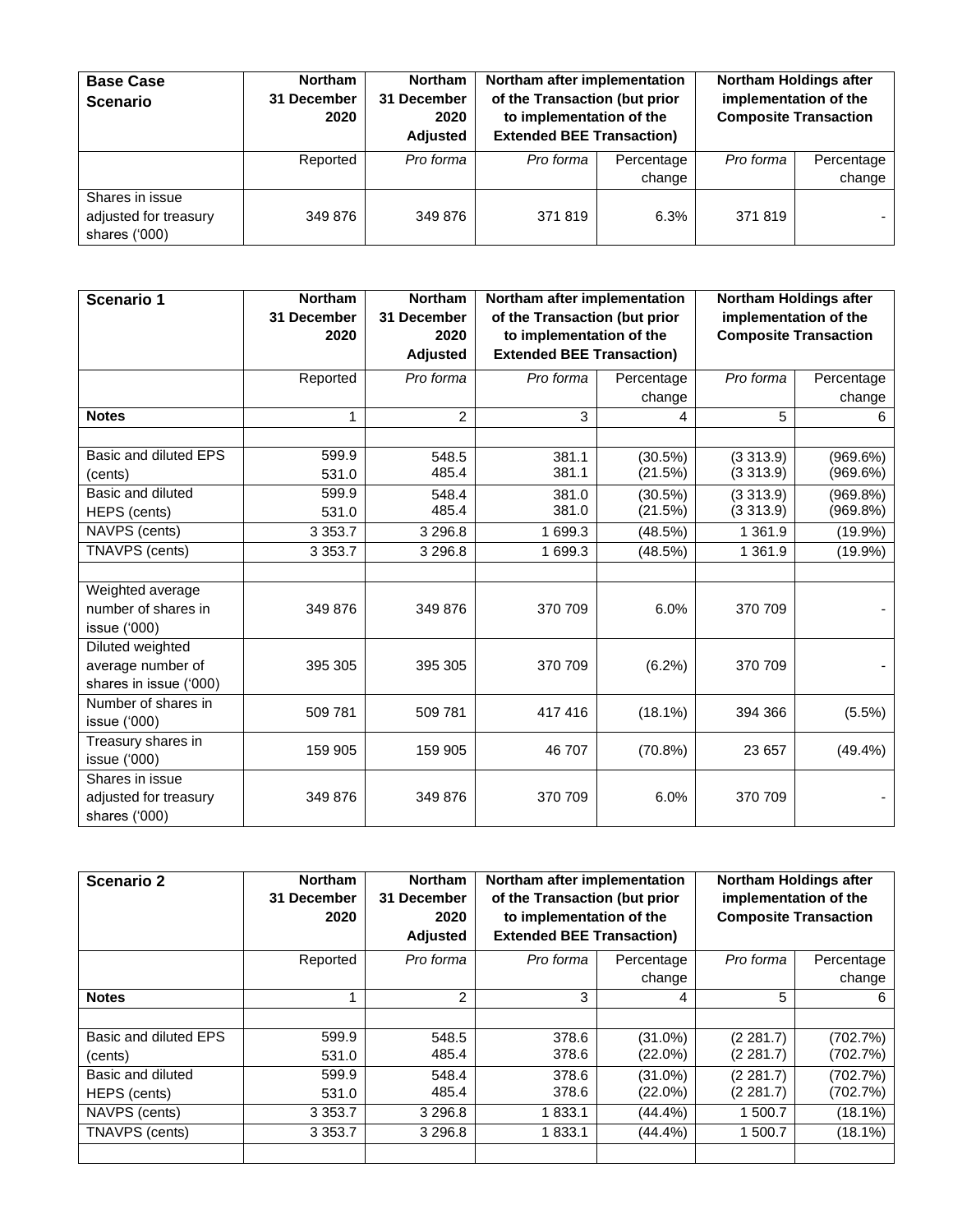| <b>Scenario 2</b>                                               | <b>Northam</b><br>31 December<br>2020 | <b>Northam</b><br>31 December<br>2020<br><b>Adjusted</b> | Northam after implementation<br>of the Transaction (but prior<br>to implementation of the<br><b>Extended BEE Transaction)</b> |                      | <b>Northam Holdings after</b><br>implementation of the<br><b>Composite Transaction</b> |                      |
|-----------------------------------------------------------------|---------------------------------------|----------------------------------------------------------|-------------------------------------------------------------------------------------------------------------------------------|----------------------|----------------------------------------------------------------------------------------|----------------------|
|                                                                 | Reported                              | Pro forma                                                | Pro forma                                                                                                                     | Percentage<br>change | Pro forma                                                                              | Percentage<br>change |
| Weighted average<br>number of shares in<br>issue ('000)         | 349 876                               | 349 876                                                  | 373 104                                                                                                                       | 6.6%                 | 373 104                                                                                |                      |
| Diluted weighted<br>average number of<br>shares in issue ('000) | 395 305                               | 395 305                                                  | 373 104                                                                                                                       | $(5.6\%)$            | 373 104                                                                                |                      |
| Number of shares in<br>issue ('000)                             | 509 781                               | 509 781                                                  | 420 961                                                                                                                       | (17.4%)              | 398 080                                                                                | (5.4)%               |
| Treasury shares in<br>issue ('000)                              | 159 905                               | 159 905                                                  | 47 857                                                                                                                        | $(70.1\%)$           | 24 976                                                                                 | (47.8)%              |
| Shares in issue<br>adjusted for treasury<br>shares ('000)       | 349 876                               | 349 876                                                  | 373 104                                                                                                                       | 6.6%                 | 373 104                                                                                |                      |

#### **Notes**:

- 1. The financial information included in the "*Northam 31 December 2020*" column has been extracted, without adjustment, and/or derived from Northam's Interim Results as published on SENS on 19 March 2021.
- 2. The financial information included in the "*Northam 31 December 2020 Adjusted*" column reflects the financial information extracted, without adjustment, from Northam's *Pro Forma* Financial Information, as contained in annexure 5 to the Circular. Please refer to the notes in annexure 5 to the Circular for details pertaining to the adjustments.
- 3. The financial information included in the "*Northam after implementation of the Transaction (but prior to implementation of the Extended BEE Transaction)*" column reflects the financial information extracted, without adjustment, from Northam's Interim Results adjusted for the Transaction (but prior to implementation of the Extended BEE Transaction), further details of which are set out in annexure 5 to the Circular. Please refer to the notes in annexure 5 to the Circular for details pertaining to the adjustments.
- 4. The "*Percentage change*" column compares the financial information included in the "*Northam after implementation of the Transaction (but prior to implementation of the Extended BEE Transaction)*" column with the financial information in the "*Northam 31 December 2020 Adjusted*" column.
- 5. The financial information included in the "*Northam Holdings after implementation of the Composite Transaction*" column reflects the financial information extracted, without adjustment, from Northam Holdings' *Pro Forma* Financial Information, further details of which are set out in annexure 6 to the Circular. Please refer to the notes in annexure 6 to the Circular for details pertaining to the adjustments.
- 6. The "*Percentage change*" column compares the financial information included in the "*Northam Holdings after implementation of the Composite Transaction*" column with the financial information in the "*Northam after implementation of the Transaction (but prior to implementation of the Extended BEE Transaction)*" column.

### <span id="page-6-0"></span>**6. SALIENT DATES AND TIMES** *(refer to notes 1, 2 and 3)*

| Event                                                                                                                                                                                                                                                      | 2021            |
|------------------------------------------------------------------------------------------------------------------------------------------------------------------------------------------------------------------------------------------------------------|-----------------|
| Record date to determine which Shareholders are entitled to receive the Circular and<br>Prospectus, on                                                                                                                                                     | Friday, 21 May  |
| Publication of the Circular and Prospectus to Shareholders, on                                                                                                                                                                                             | Monday, 31 May  |
| Last day to trade in Northam Shares in order to be recorded in the Company's<br>securities register ("Register") and thereby be eligible to attend, participate in and<br>vote at the General Meeting ("General Meeting LDT") (refer to notes 4 and 5), on | Monday, 14 June |
| Date on which a Shareholder must be recorded in the Register to be eligible to attend,<br>participate in and vote at the General Meeting ("General Meeting Record Date"), on                                                                               | Friday, 18 June |
| Forms of proxy to be received by TMS by 10:00 (refer to notes 6, 7 and 8), on                                                                                                                                                                              | Monday, 28 June |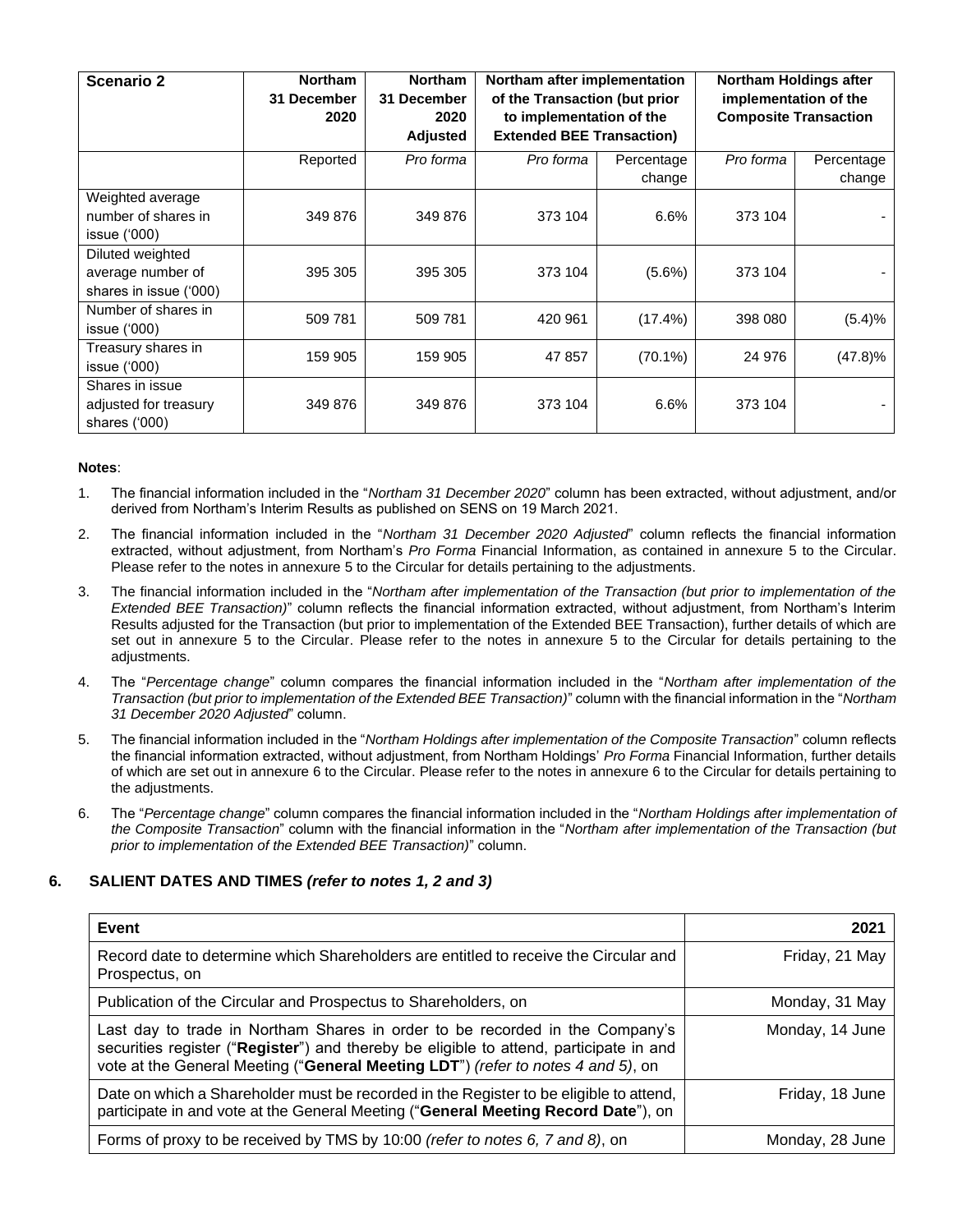| <b>Event</b>                                                                                                                                                                                                                                                                                                                                                                       | 2021                   |
|------------------------------------------------------------------------------------------------------------------------------------------------------------------------------------------------------------------------------------------------------------------------------------------------------------------------------------------------------------------------------------|------------------------|
| Last date and time for Shareholders to give notice to Northam objecting to the<br>Northam Scheme Resolution and/or Northam Share Acquisitions Resolution in terms<br>of section 164 of the Companies Act by 10:00, on                                                                                                                                                              | Wednesday, 30 June     |
| General Meeting to be held at 10:00, on                                                                                                                                                                                                                                                                                                                                            | Wednesday, 30 June     |
| Results of the General Meeting published on SENS, on                                                                                                                                                                                                                                                                                                                               | Wednesday, 30 June     |
| If the Northam Scheme and Northam Share Acquisitions Scheme are approved:                                                                                                                                                                                                                                                                                                          |                        |
| Last date on which Shareholders who voted against the Northam Scheme Resolution<br>and/or Northam Share Acquisitions Resolution can require Northam to seek court<br>approval for the Northam Scheme and/or Northam Share Acquisitions Resolution in<br>terms of section 115(3)(a) of the Companies Act (if applicable), on                                                        | Wednesday, 7 July      |
| Last date on which Shareholders who voted against the Northam Scheme Resolution<br>and/or Northam Share Acquisitions Resolution can make an application to court in<br>terms of section 115(3)(b) of the Companies Act (if applicable), on                                                                                                                                         | Wednesday, 14 July     |
| Last date for Northam to send notice of adoption of the Northam Scheme Resolution<br>and/or Northam Share Acquisitions Resolution in terms of section 164(4) of the<br>Companies Act to Shareholders who provided written notice of objection of, and<br>subsequently did not vote in favour of, the Northam Scheme Resolution and/or Northam<br>Share Acquisitions Resolution, on | Wednesday, 14 July     |
| Expected last date for dissenting shareholders to exercise their appraisal rights, as<br>contemplated in section 164 of the Companies Act, (refer to note 9), on or about                                                                                                                                                                                                          | Wednesday, 28 July     |
| If the Zambezi Scheme becomes unconditional (refer to note 10):                                                                                                                                                                                                                                                                                                                    |                        |
| Zambezi Scheme Conditions expected to be fulfilled or waived, on or about                                                                                                                                                                                                                                                                                                          | Wednesday, 28 July     |
| Expected Zambezi Scheme implementation date, on or about                                                                                                                                                                                                                                                                                                                           | Monday, 16 August      |
| Expected date for the termination of the listing of the ZPLPs on the main board of the<br>JSE, on or about                                                                                                                                                                                                                                                                         | Tuesday, 17 August     |
| If the Northam Share Acquisitions Scheme and the Northam Scheme become<br>unconditional: 10                                                                                                                                                                                                                                                                                        |                        |
| Transaction Conditions expected to be fulfilled or waived, on or about                                                                                                                                                                                                                                                                                                             | Monday, 16 August      |
| Zambezi expected to settle the outstanding accumulated ZPLP dividends on all of the<br>ZPLPs, together with a premium amounting to approximately 11.11% of the Face<br>Value, on or about                                                                                                                                                                                          | Friday, 27 August      |
| Repurchase implementation date and cancellation of the Repurchase Shares<br>expected, on or about                                                                                                                                                                                                                                                                                  | Friday, 27 August      |
| Extended BEE Transaction Conditions (as defined in the Circular) expected to be<br>fulfilled or waived, on or about                                                                                                                                                                                                                                                                | Friday, 27 August      |
| Northam is expected to assume control of Zambezi and the expected implementation<br>of the Net Value Distribution, on or about                                                                                                                                                                                                                                                     | Monday, 30 August      |
| Expected implementation of the repurchase by Northam of the Northam Shares held<br>by the Northam Employees' Trust and cancellation of such Northam Shares, on or<br>about                                                                                                                                                                                                         | Tuesday, 31 August     |
| Expected last day to trade in Northam Shares in order to be recorded in the Register<br>in order to be eligible to participate in the Northam Scheme ("Northam Scheme<br><b>LDT</b> ") (refer to notes $3$ and $4$ ), on or about                                                                                                                                                  | Tuesday, 7 September   |
| Expected suspension of listing of Northam Shares at the commencement of trade on<br>the JSE, on or about                                                                                                                                                                                                                                                                           | Wednesday, 8 September |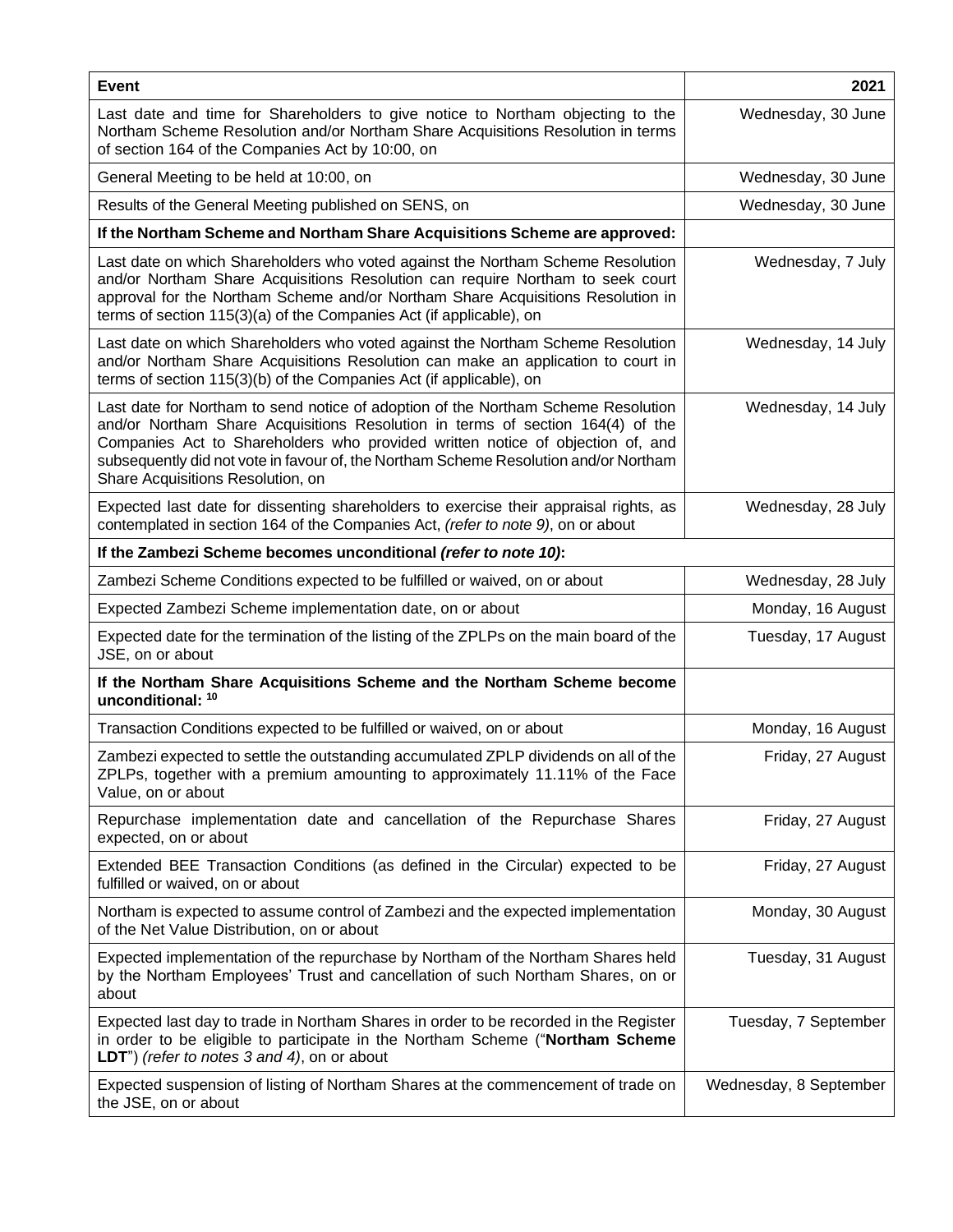| <b>Event</b>                                                                                                                                                                                                                                                                                                                                                                                                                                                                                                               | 2021                   |
|----------------------------------------------------------------------------------------------------------------------------------------------------------------------------------------------------------------------------------------------------------------------------------------------------------------------------------------------------------------------------------------------------------------------------------------------------------------------------------------------------------------------------|------------------------|
| Expected date of admission of listing on the JSE of the maximum number of Northam<br>Holdings Shares expected to be issued pursuant to the implementation of the<br>Northam Scheme, on or about                                                                                                                                                                                                                                                                                                                            | Wednesday, 8 September |
| Expected date on which Shareholders must be recorded in the Register in order to<br>be entitled to participate in the Northam Scheme ("Northam Scheme Record Date"),<br>on or about                                                                                                                                                                                                                                                                                                                                        | Friday, 10 September   |
| Expected Northam Scheme implementation date, on or about                                                                                                                                                                                                                                                                                                                                                                                                                                                                   | Monday, 13 September   |
| Northam Scheme Participants who are dematerialised Shareholders without "own<br>name" registration expected to have their accounts held at their broker or central<br>securities depository participant ("CSDP") credited with the Northam Scheme<br>Consideration, on or about                                                                                                                                                                                                                                            | Monday, 13 September   |
| Northam Scheme Participants who are certificated Shareholders or dematerialised<br>Shareholders with "own name" registration and who timeously deliver the "Application"<br>and Surrender Form" incorporated into the Prospectus and documents of title (if<br>applicable) to the transfer secretaries, being Computershare Investor Services<br>Proprietary Limited ("Transfer Secretaries"), expected to have their accounts held<br>at their broker or CSDP credited with the Northam Scheme Consideration, on or about | Monday, 13 September   |
| Northam Scheme Participants who are dematerialised Shareholders with "own name"<br>registration or certificated Shareholders and who fail to, directly or via their broker or<br>CSDP, correctly and timeously complete and deliver the "Application and Surrender<br>Form" and surrender the documents of title (if applicable) to the Transfer Secretaries,<br>are expected to have their Northam Scheme Consideration credited to the account of<br>Computershare Nominees Proprietary Limited, on or about             | Monday, 13 September   |
| Expected date of adjustment (if applicable) of the actual number of Northam Holdings<br>Shares to be listed on the JSE pursuant to the implementation of the Northam<br>Scheme and commencement of trading in Northam Holdings Shares on the JSE, on<br>or about                                                                                                                                                                                                                                                           | Tuesday, 14 September  |
| Expected date of the termination of listing of Northam Shares on the JSE at the<br>commencement of trade on the JSE, on or about                                                                                                                                                                                                                                                                                                                                                                                           | Tuesday, 14 September  |

#### **Notes:**

1. The dates and times set out in the Circular and Prospectus are subject to change, with the approval of the JSE and the Takeover Regulation Panel, if required. Any such change will be published on SENS and in the South African press.

- 2. The dates and times are expected dates and times and have been determined based on certain assumptions regarding the date by which conditions precedent will be fulfilled or waived including the date by when certain regulatory approvals will be obtained.
- 3. All times are South African Standard Time, unless otherwise stated.
- 4. Shareholders should note that, since trades in Northam Shares are settled by way of the electronic settlement system used by Strate Proprietary Limited, settlement will take place 3 business days after the date of a trade. Therefore, persons who acquire Northam Shares after the General Meeting LDT, namely Monday, 14 June 2021, will not be entitled to attend, participate in or vote at the General Meeting, but may, nevertheless, if the Northam Scheme becomes operative, participate in the Northam Scheme, provided that they acquire Northam Shares on or prior to the Northam Scheme LDT and hold such Northam Shares on the Northam Scheme Record Date.
- 5. No dematerialisation or rematerialisation of Northam Shares by Shareholders may take place on or after:
	- the business day following the General Meeting LDT until the General Meeting Record Date; and
		- the business day following the Northam Scheme LDT (if applicable).
- 6. Dematerialised Shareholders, other than those with "*own name*" registration, must provide their CSDP with their instructions for voting at the General Meeting by the cut-off date and time stipulated by their CSDP in terms of their respective custody agreements.
- 7. Any form of proxy not delivered to TMS, so as to be received by 10:00 on Monday, 28 June 2021, may be delivered to the chairperson of the General Meeting before such Shareholder's voting rights are exercised at the General Meeting.
- 8. If the General Meeting is adjourned or postponed, the forms of proxy submitted for the initial General Meeting will remain valid in respect of any adjournment or postponement of the General Meeting.
- 9. This date has been determined on the assumption that Northam sends the notice of adoption of the Northam Scheme Resolution and/or Northam Share Acquisitions Resolution in terms of section 164(4) of the Companies Act to Shareholders who provided written notice of objection of and subsequently did not vote in favour of the Northam Scheme Resolution and/or Northam Share Acquisitions Resolution on Wednesday, 30 June 2021.
- 10. The dates pertaining to the Zambezi Scheme, the Northam Share Acquisitions Scheme and the Northam Scheme have been determined on the assumption that no appraisal rights will be exercised and that no rights in terms of section 115(3) of the Companies Act will be exercised in relation to, *inter alia*, the Zambezi Scheme, the Northam Share Acquisitions Scheme and the Northam Scheme. The actual dates will be confirmed in the finalisation announcement if the Northam Scheme becomes unconditional.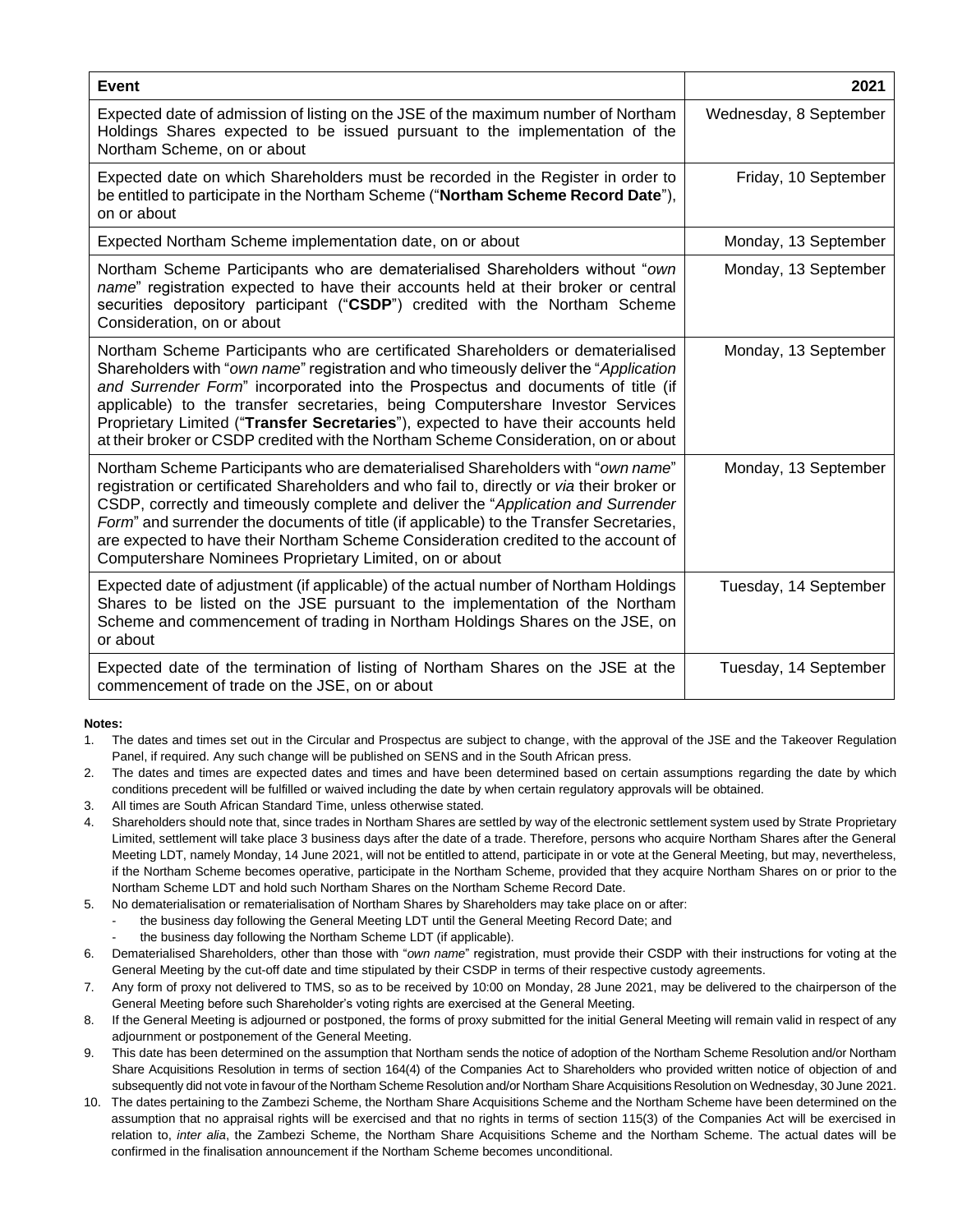## **7. ADDITIONAL INFORMATION RELATING TO NORTHAM, NORTHAM HOLDINGS, THE NORTHAM SCHEME AND THE NORTHAM HOLDINGS LISTING**

## 7.1. **Overview of Northam**

- 7.1.1. Northam is an independent, fully empowered, integrated platinum group metals ("**PGM**") producer. Northam's existing core producing business assets are the Zondereinde mine and the Booysendal mine, and its primary products are the three main PGMs – platinum, palladium, rhodium – and gold ("**4E**"). Northam's medium-term target is to produce 1 million 4E ounces per annum.
- 7.1.2. Additional information pertaining to the Northam group, including its financial performance, operational performance, health and safety performance, mineral resources and mineral reserves can be found on its website at https:/[/www.northam.co.za/](http://www.northam.co.za/).

#### 7.2. **Overview of Northam Holdings**

- 7.2.1. Northam Platinum Holdings Limited (registration number 2020/905346/06), is a newly incorporated public company and is, as at the date of this announcement, wholly-owned by Northam and has not conducted any business since the date of its incorporation, being 2 December 2020.
- 7.2.2. Northam Holdings was established for purposes of the Extended BEE Transaction and ancillary matters including, *inter alia*, (i) making the offer to Shareholders to be implemented by way of the Northam Scheme; (ii) acquiring the Northam Shares held by Northam Scheme Participants in exchange for the Northam Scheme Consideration, pursuant to the Northam Scheme; (iii) holding the Northam Shares acquired pursuant to the Northam Scheme and thereby becoming the holding company of Northam; and (iv) listing all issued Northam Holdings Shares on the main board of the JSE.
- 7.2.3. As at the date of this announcement: (i) the authorised share capital of Northam Holdings comprises 2 000 000 000 Northam Holdings Shares, being ordinary shares of no par value; (ii) the issued share capital of Northam Holdings comprises 1 Northam Holdings Share; and (iii) there are no Northam Holdings Shares held in treasury. Upon implementation of the Northam Scheme: (i) the authorised share capital will remain unchanged; (ii) the issued share capital of Northam Holdings will comprise a maximum of 509 781 212 Northam Holdings Shares; and (iii) there will be 1 Northam Holdings Share held in treasury.
- 7.2.4. Additional information pertaining to Northam Holdings is included in the Prospectus.

## 7.3. **Northam Scheme and Northam Scheme Consideration**

- 7.3.1. If the Northam Scheme is implemented, Northam Scheme Participants will receive Northam Holdings Shares in exchange for their Northam Shares, on a one-for-one basis (i.e. one Northam Holdings Share in exchange for one Northam Share), with no entitlement to cash, subject to the provisions of paragraph 52 of the Circular and paragraph 3.2 of section 2 of the Prospectus in respect of Foreign Shareholders (as defined in paragraph [8.1](#page-12-0) below).
- 7.3.2. Settlement of the Northam Scheme Consideration to Northam Scheme Participants who (i) hold certificated Northam Shares or dematerialised Northam Shares with "*own name*" registration, is subject to section B of the "*Action required by Shareholders in respect of the Northam Scheme and the Extended BEE Transaction*", titled "*Application for Northam Holdings Shares and surrender of Documents of Title*" commencing on page 11 of the Circular; or (ii) are Foreign Shareholders, is subject to paragraph 52 of the Circular and paragraph 3.2 of section 2 of the Prospectus.
- 7.3.3. The Northam Scheme Consideration will be settled in dematerialised form only.
- 7.3.4. Additional information pertaining to the Northam Scheme and Northam Scheme Consideration is included in the Circular and Prospectus.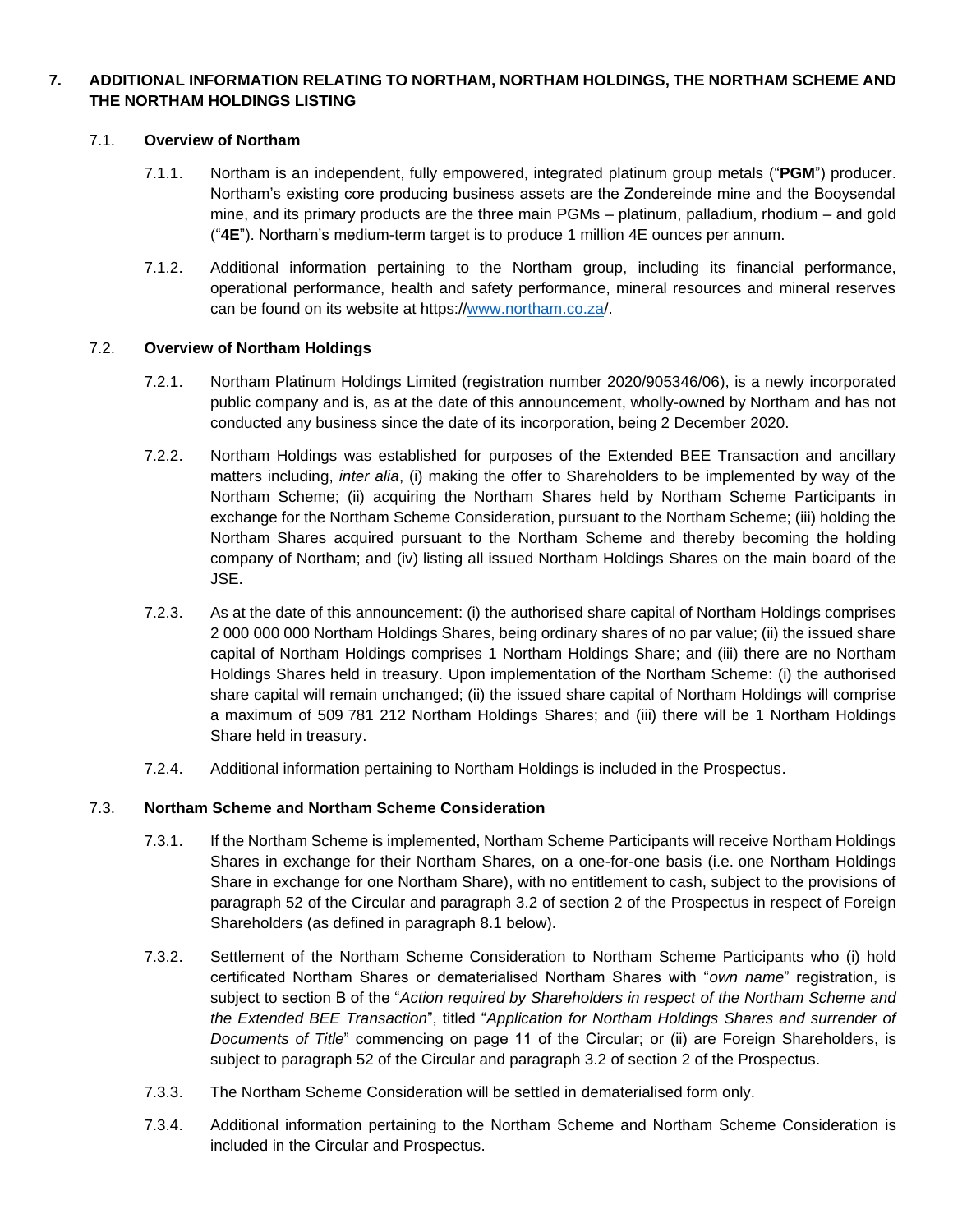## 7.4. **Northam Holdings Listing**

- 7.4.1. To ensure the continuation of the Northam group's listing on the main board of the JSE following implementation of the Northam Scheme, all Northam Shares will be delisted from the main board of the JSE and all Northam Holdings Shares will be listed on the main board of the JSE.
- 7.4.2. The Prospectus has been issued for purposes of the offer to Shareholders of the Northam Holdings Shares and the listing of Northam Holdings Shares pursuant to the Northam Scheme, and therefore relates to the admission and listing of a maximum of 509 781 212 Northam Holdings Shares (such number being equal to the number of Northam Shares currently in issue), as a primary listing in the "*Platinum & Precious Metals*" sector of the main board of the JSE, with the abbreviated name "*Northam*", share code "*NPH*" and ISIN: ZAE000298253, subject to the Northam Scheme being implemented.
- 7.4.3. Subject to the Northam Scheme being implemented, the JSE has granted approval for the Northam Holdings Shares to be listed on the main board of the JSE at the commencement of trade on the Business Day following the Northam Scheme LDT ("**Northam Holdings Listing Date**").

## 7.5. **Current and proposed Northam Holdings Directors**

- 7.5.1. The Northam Holdings Board currently consists of Mr DH Brown, Mr PA Dunne and Ms AH Coetzee.
- 7.5.2. With effect from the Northam Holdings Listing Date: (i) the Northam Holdings Board is expected to comprise the same members as those of the current Northam Board, save for Mr KB Mosehla; and (ii) the management team of Northam Holdings is expected to comprise the same members as those of the current management team of Northam. Accordingly, on the Northam Holdings Listing Date, the Northam Holdings Board is expected to comprise 11 members, 8 of whom will be independent nonexecutive directors (including the chairman), 1 of whom will be a non-executive director and 2 of whom will be executive directors.

| <b>Paul Anthony Dunne</b> |                                                                        |
|---------------------------|------------------------------------------------------------------------|
| Nationality:              | <b>British</b>                                                         |
| Qualifications:           | BSc (Hons), MBA                                                        |
| Occupation:               | Executive director                                                     |
| Position in the Company:  | Chief executive officer                                                |
| Business address:         | Building 4, 1 <sup>st</sup> Floor, Maxwell Office Park, Magwa Crescent |
|                           | West, Waterfall City, Jukskei View, 2090, South Africa                 |
| Aletta Helena Coetzee     |                                                                        |
| Nationality:              | South African                                                          |
| Qualifications:           | CA (SA)                                                                |
| Occupation:               | Executive director                                                     |
| Position in the Company:  | Chief financial officer                                                |
| Business address:         | Building 4, 1 <sup>st</sup> Floor, Maxwell Office Park, Magwa Crescent |
|                           | West, Waterfall City, Jukskei View, 2090, South Africa                 |
| <b>David Hugh Brown</b>   |                                                                        |
| Nationality:              | South African                                                          |
| Qualifications:           | B.Com, CTA, CA (SA)                                                    |
| Occupation:               | Independent non-executive director                                     |
| Position in the Company:  | Chairman                                                               |
| Business address*:        | Building 4, 1 <sup>st</sup> Floor, Maxwell Office Park, Magwa Crescent |
|                           | West, Waterfall City, Jukskei View, 2090, South Africa                 |

7.5.3. Details of the Northam Holdings Board, as at the date of this announcement, are as follows:

*\*The registered address of Northam has been provided as the director's business address. This is for administration purposes only.*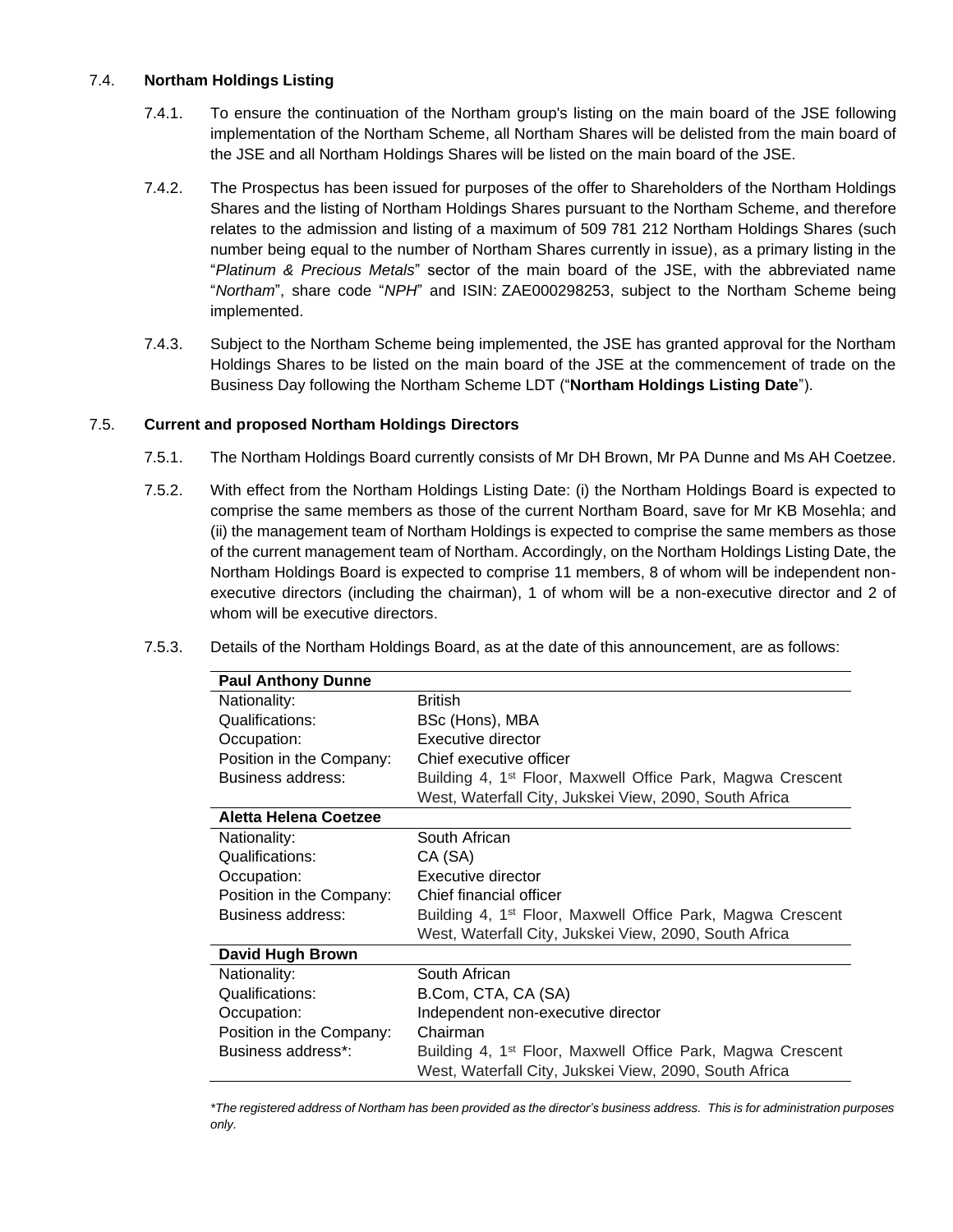7.5.4. Details of the expected additional members of the Northam Holdings Board, as at the Northam Holdings Listing Date, are as follows:

| <b>Tebogo Emily Kgosi</b>                      |                                                                                                                                  |
|------------------------------------------------|----------------------------------------------------------------------------------------------------------------------------------|
| Nationality:                                   | South African                                                                                                                    |
| Qualifications:                                | B.Com (Hons)                                                                                                                     |
| Occupation:                                    | Non-executive director                                                                                                           |
| Position in the Company:                       | Non-executive director                                                                                                           |
| Business address*:                             | Building 4, 1 <sup>st</sup> Floor, Maxwell Office Park, Magwa Crescent                                                           |
|                                                | West, Waterfall City, Jukskei View, 2090, South Africa                                                                           |
| <b>Hester Helena Hickey</b>                    |                                                                                                                                  |
| Nationality:                                   | South African                                                                                                                    |
| Qualifications:                                | CA (SA)                                                                                                                          |
| Occupation:                                    | Independent non-executive director                                                                                               |
| Position in the Company:                       | Independent non-executive director                                                                                               |
| Business address*:                             | Building 4, 1 <sup>st</sup> Floor, Maxwell Office Park, Magwa Crescent<br>West, Waterfall City, Jukskei View, 2090, South Africa |
| Dr Noluyolo Yoza Jekwa                         |                                                                                                                                  |
| Nationality:                                   | South African                                                                                                                    |
| Qualifications:                                | MBA (Finance), MBBCh (Bachelor of Medicine and Bachelor                                                                          |
|                                                | of Surgery), MIoDSA                                                                                                              |
| Occupation:                                    | Independent non-executive director                                                                                               |
| Position in the Company:                       | Independent non-executive director                                                                                               |
| Business address*:                             | Building 4, 1 <sup>st</sup> Floor, Maxwell Office Park, Magwa Crescent                                                           |
|                                                | West, Waterfall City, Jukskei View, 2090, South Africa                                                                           |
| <b>Mcebisi Hubert Jonas</b>                    |                                                                                                                                  |
| Nationality:                                   | South African                                                                                                                    |
| Qualifications:                                | BA (History and Sociology)                                                                                                       |
| Occupation:                                    | Independent non-executive director                                                                                               |
| Position in the Company:                       | Independent non-executive director                                                                                               |
| Business address*:                             | Building 4, 1 <sup>st</sup> Floor, Maxwell Office Park, Magwa Crescent                                                           |
|                                                | West, Waterfall City, Jukskei View, 2090, South Africa                                                                           |
| <b>Temba Irvine Mvusi</b>                      |                                                                                                                                  |
| Nationality:                                   | South African                                                                                                                    |
| Qualifications:                                | BA, ELP, MAP, PDP                                                                                                                |
| Occupation:                                    | Independent non-executive director                                                                                               |
| Position in the Company:<br>Business address*: | Independent non-executive director                                                                                               |
|                                                | Building 4, 1 <sup>st</sup> Floor, Maxwell Office Park, Magwa Crescent<br>West, Waterfall City, Jukskei View, 2090, South Africa |
| Jean Johannes Nel                              |                                                                                                                                  |
| Nationality:                                   | South African                                                                                                                    |
| Qualifications:                                | CA (SA), CFA (AIMR), AMP (INSEAD)                                                                                                |
| Occupation:                                    | Independent non-executive director                                                                                               |
| Position in the Company:                       | Independent non-executive director                                                                                               |
| Business address*:                             | Building 4, 1 <sup>st</sup> Floor, Maxwell Office Park, Magwa Crescent                                                           |
|                                                | West, Waterfall City, Jukskei View, 2090, South Africa                                                                           |
| <b>John Gabriel Smithies</b>                   |                                                                                                                                  |
| Nationality:                                   | <b>British</b>                                                                                                                   |
| Qualifications:                                | BSc (Mining Engineering), BSc (Chemistry)                                                                                        |
| Occupation:                                    | Independent non-executive director                                                                                               |
| Position in the Company:                       | Independent non-executive director                                                                                               |
| Business address*:                             | Building 4, 1 <sup>st</sup> Floor, Maxwell Office Park, Magwa Crescent                                                           |
|                                                | West, Waterfall City, Jukskei View, 2090, South Africa                                                                           |
| <b>Glyn Tudor Lewis</b>                        | <b>British</b>                                                                                                                   |
| Nationality:<br>Qualifications:                | BSc (Mining Engineering), MBA                                                                                                    |
|                                                |                                                                                                                                  |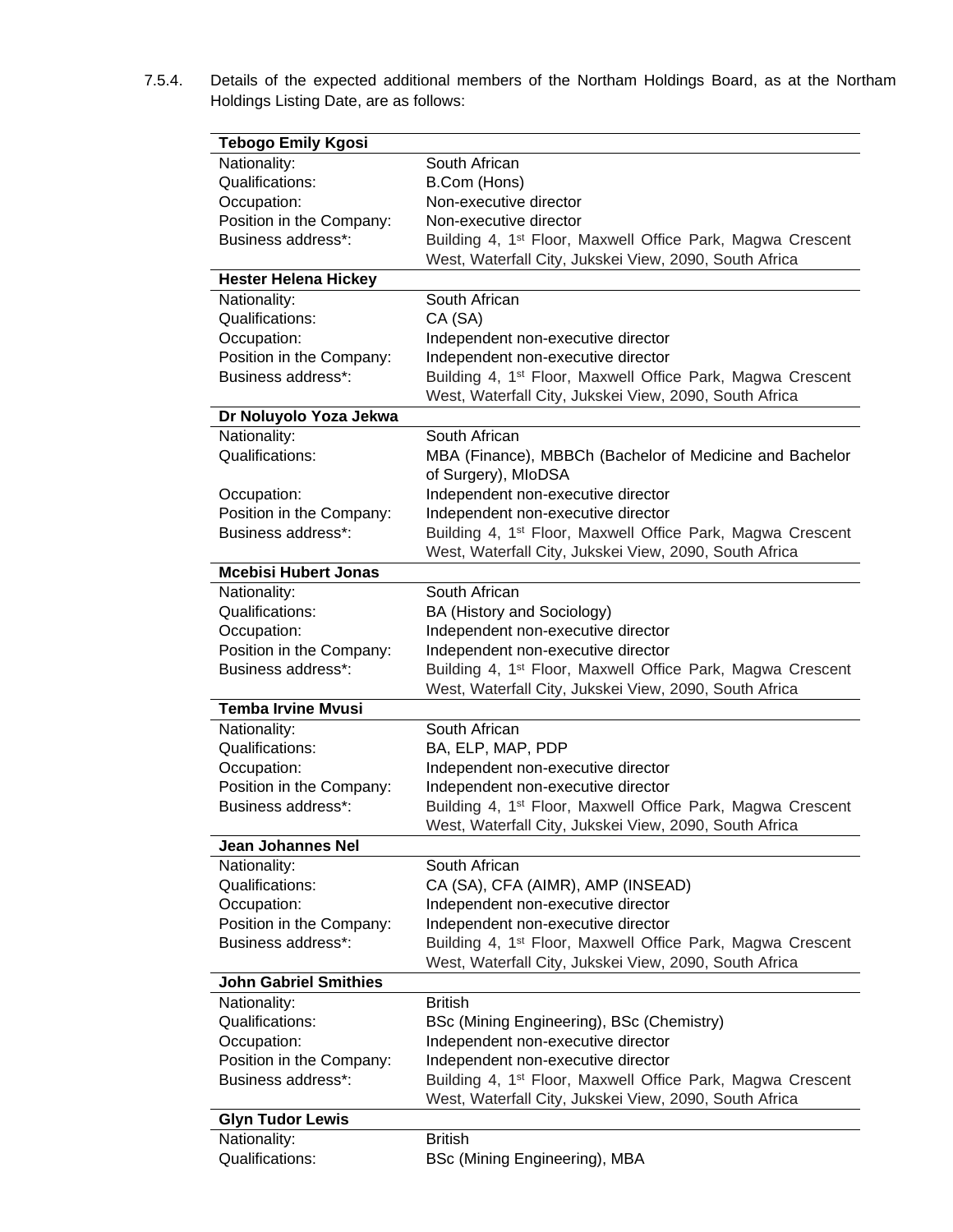Occupation: Independent non-executive director Position in the Company: Independent non-executive director Business address\*: Building 4, 1<sup>st</sup> Floor, Maxwell Office Park, Magwa Crescent West, Waterfall City, Jukskei View, 2090, South Africa

*\*The registered address of Northam has been provided as the director's business address. This is for administration purposes only.*

## <span id="page-12-0"></span>**8. FOREIGN SHAREHOLDERS**

- 8.1. Shareholders who have a registered address outside of South Africa, or who are resident, domiciled or located in, or who are citizens of, a country other than South Africa ("**Foreign Shareholders**"), are urged to read the important information relating to the Northam Scheme and the Northam Holdings Shares contained in paragraph 52 of the Circular and paragraph 3.2 of section 2 of the Prospectus.
- 8.2. Participation in and implications of the Northam Scheme may be affected by the laws of the relevant jurisdiction applicable to a Foreign Shareholder. **It is the responsibility of a Foreign Shareholder (including nominees, agents and trustees for such Foreign Shareholder) to ensure that the Northam Scheme Consideration is not issued to such Foreign Shareholder without the observance of the laws and regulatory requirements of the relevant jurisdiction**, including the process of obtaining any governmental, exchange control or other consents, the making of any filings which may be required, the compliance with other necessary formalities and the payment of any transfer or other taxes or other requisite payments due in such jurisdiction and, if required, satisfy Northam Holdings that all relevant formalities have been complied with or that there is an applicable exemption under the securities laws of the relevant jurisdiction.
- 8.3. A Foreign Shareholder who is resident, domiciled or located in a Restricted Jurisdiction (as defined in the Circular) must inform its broker or CSDP or the Transfer Secretaries of such fact as soon as reasonably possible and in any event by no later than the Northam Scheme LDT.
- 8.4. Foreign Shareholders who are in doubt about their position should consult their professional advisors in the relevant jurisdiction.

## **9. THE INDEPENDENT BOARD AND NORTHAM BOARD RESPONSIBILITY STATEMENT**

The Independent Board and Northam Board (to the extent that the information relates to Northam) collectively and individually accept responsibility for the information contained in this announcement and certify that, to the best of their knowledge and belief, the information contained in this announcement relating to Northam is true and this announcement does not omit anything that is likely to affect the import of such information.

#### **10. NORTHAM HOLDINGS BOARD RESPONSIBILITY STATEMENT**

The Northam Holdings Board (to the extent that the information relates to Northam Holdings) accepts responsibility for the information contained in this announcement and certifies that, to the best of their knowledge and belief, the information contained in this announcement relating to Northam Holdings is true and this announcement does not omit anything that is likely to affect the import of such information.

Johannesburg 31 May 2021

**Corporate advisor to Northam and Northam Holdings** One Capital Advisory Proprietary Limited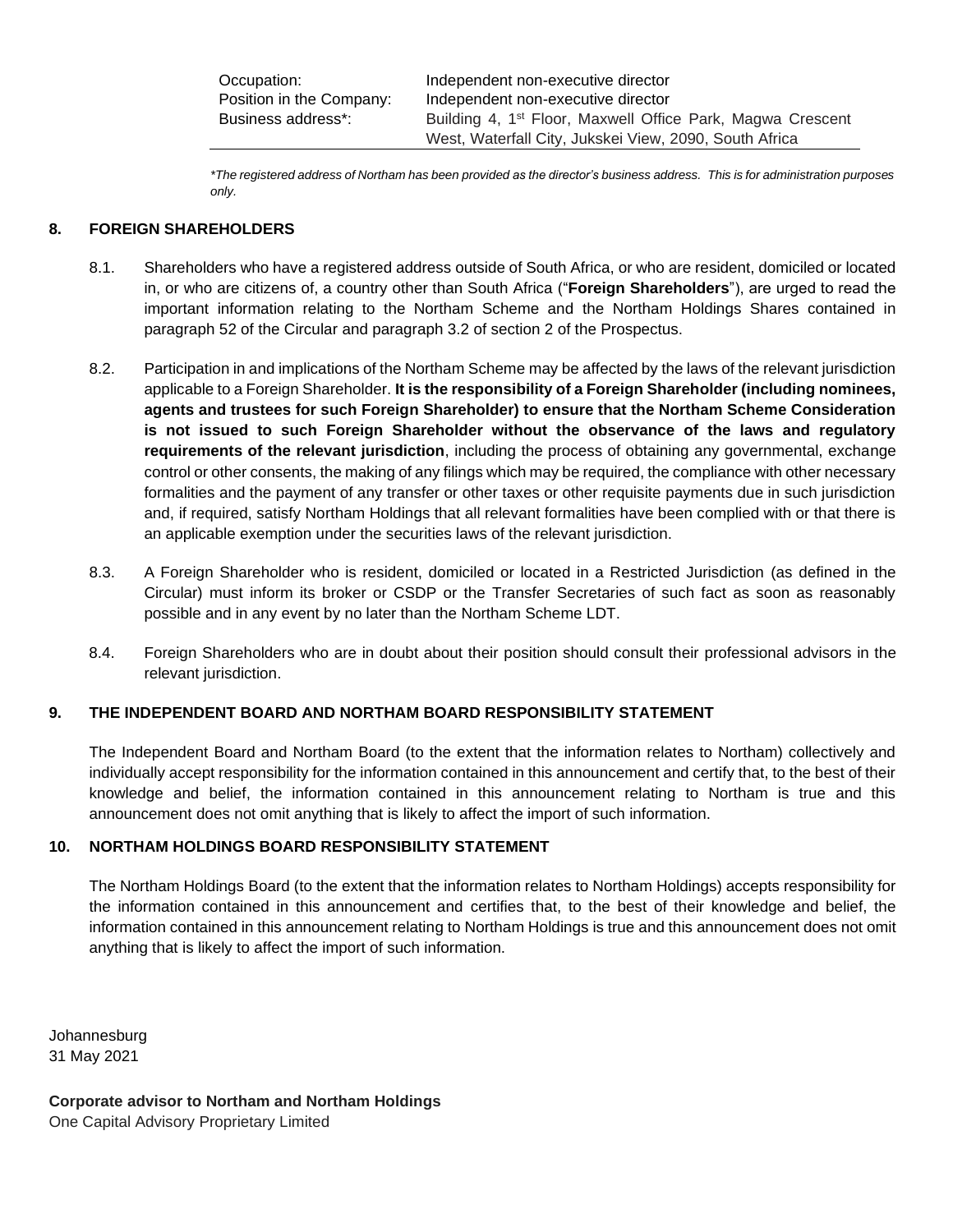# **Equity Sponsor, Debt Sponsor and Transaction Sponsor to Northam and Equity Sponsor and Transaction Sponsor to Northam Holdings**

One Capital Sponsor Services Proprietary Limited

## **Independent Sponsor to Northam and Northam Holdings**

Deloitte & Touche Sponsor Services Proprietary Limited

# **Attorneys to Northam and Northam Holdings**

Webber Wentzel

**Counsel to Northam and Northam Holdings as to English and US law** Allen & Overy LLP

**Independent Expert to Northam** BDO Corporate Finance Proprietary Limited

# **Independent auditor and independent reporting accountant to Northam and Northam Holdings**

Ernst & Young Inc.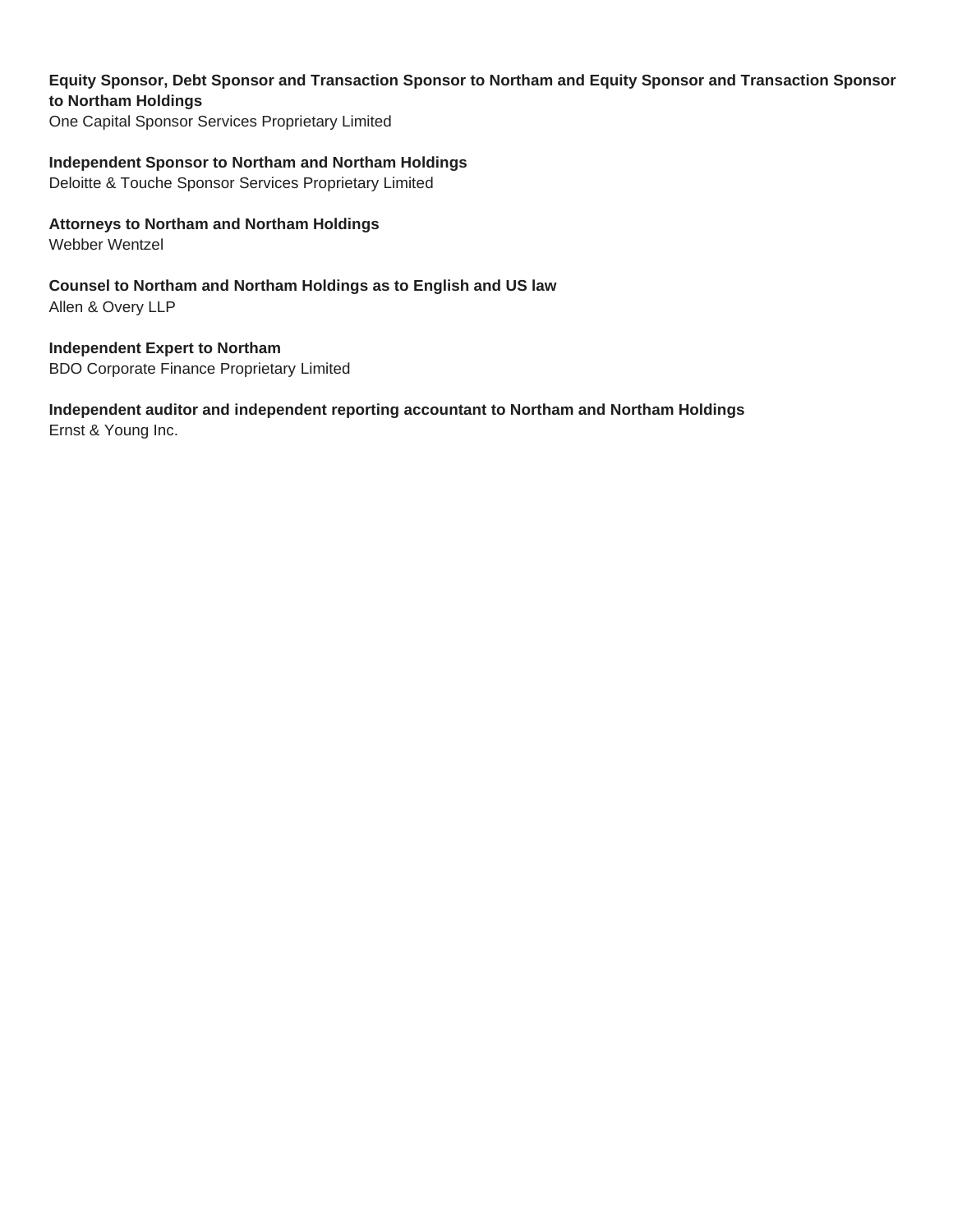#### *Disclaimer*

*This announcement does not constitute an offer to sell or the solicitation of an offer to buy securities, nor shall there be any sale of the securities described herein, in any jurisdiction, in which such offer, solicitation or sale would be unlawful prior to registration or qualification under the securities laws of such jurisdiction or without an exemption from the registration or qualification requirements under the securities laws of such jurisdiction.*

*The distribution of this announcement in certain jurisdictions may be restricted by applicable law and therefore persons in such jurisdictions into which this announcement is released, published or distributed should inform themselves about and observe such restrictions. Foreign Shareholders who are in any doubt as to their position should consult their professional advisers.*

## *Notice to European Economic Area investors in Northam*

*In relation to each Member State of the European Economic Area (each a "Relevant State"), the Circular and the Prospectus and any other material in relation to the securities described herein or therein is only directed at, and any investment or investment activity to which the Circular and the Prospectus relate is available only as follows: (A) to any legal entity which is a qualified investor as defined under Article 2 of the Regulation (EU) 2017/1129 (the "Prospectus Regulation") (an "EEA Qualified Investor"); (B) to fewer than 150 natural or legal persons (other than EEA Qualified Investors) in that Relevant State; or (C) in any other circumstances falling within Article 1(4) of the Prospectus Regulation.*

#### *Notice to United Kingdom investors in Northam*

*In relation to the United Kingdom, the Circular and the Prospectus and any other material in relation to the securities described herein or therein is only directed at, and any investment or investment activity to which the Circular and the Prospectus relate is available only as follows: (A) to any legal entity which is a qualified investor as defined under Article 2 of the Regulation (EU) 2017/1129 as it forms part of domestic law by virtue of the European Union (Withdrawal) Act 2018, (a "UK Qualified Investor"); (B) to fewer than 150 natural or legal persons (other than UK Qualified Investors); or (C) in any other circumstances falling within Section 86 of the Financial Services and Markets Act 2000.*

#### *Notice to Swiss investors in Northam*

*The offer of Northam Holdings Shares in Switzerland is exempt from the requirement to prepare and publish a prospectus under the Swiss Financial Services Act of 15 June 2018, as amended (the "FinSA"), because (i) less than 500 persons are holding Northam Shares in Switzerland and, consequently, the Northam Scheme is addressed to less than 500 retail clients (and thus exempted from the requirement to prepare a prospectus pursuant to article 36(1)(b) of the FinSA); and (ii) the Northam Holdings Shares will not be admitted to trading on any trading venue (exchange or multilateral trading facility) in Switzerland. Neither this announcement nor any other offering or marketing material relating to the Northam Holdings Shares constitutes a prospectus pursuant to the FinSA, nor has it been approved by a Swiss review body within the meaning of article 52 of the FinSA, and no such prospectus will be prepared in connection with the Northam Scheme.*

#### *Notice to US investors in Northam*

*The Northam Offer relates to the shares of a South African company and is being made by means of a scheme of arrangement provided for under South African company law. A transaction effected by means of a scheme of arrangement is not subject to the tender offer or proxy solicitation rules under the US Securities Exchange Act of 1934. Accordingly, the Northam Offer is subject to the disclosure requirements and practices applicable in South Africa to schemes of arrangement which differ from the disclosure requirements of the US tender offer and proxy solicitation rules. The financial information included in this announcement has been prepared in accordance with accounting standards applicable in South Africa and thus may not be comparable to financial information of US companies or companies whose financial statements are prepared in accordance with generally accepted accounting principles in the US.* 

*It may be difficult for US holders of Offer Shares to enforce their rights and any claim arising out of the US federal laws, since Northam and Northam Holdings are located in a non-US jurisdiction, and some or all of their officers and directors may be residents of a non-US jurisdiction. US holders of Offer Shares may not be able to sue a non-US company or its officers or directors in a non-US court for violations of the US securities laws. Further, it may be difficult to compel a non-US company and its affiliates to subject themselves to a US court's judgement. The Offer Shares will not be and have not been registered*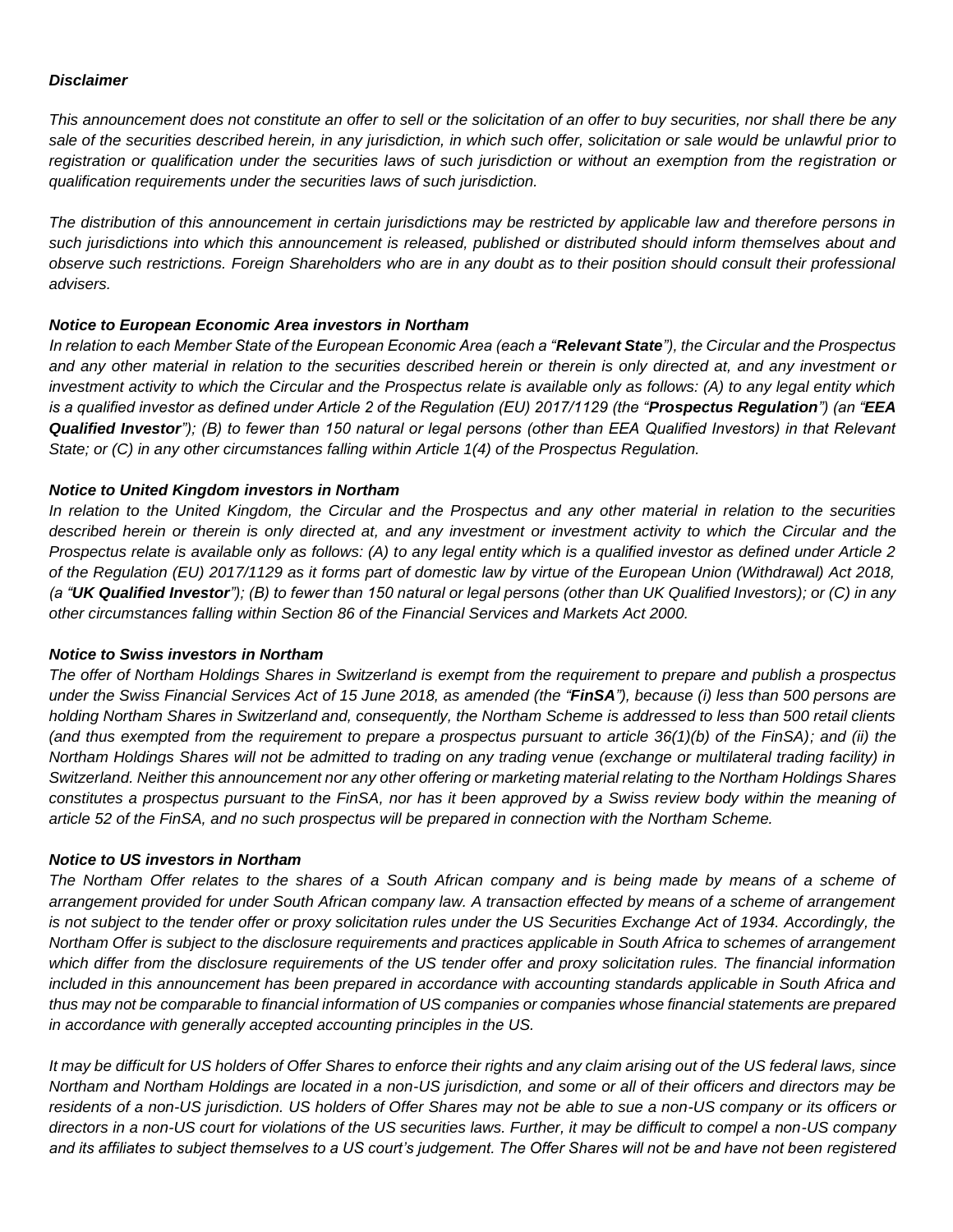*under the US Securities Act of 1933 and may not be offered or sold in the United States absent registration or an applicable exemption from the registration requirements.*

*Neither the US Securities and Exchange Commission nor any US state securities commission has approved or disapproved of the acquisition, or determined if this announcement is accurate or complete. Any representation to the contrary is a criminal offence in the US.* 

*US Shareholders also should be aware that the transaction contemplated herein may have tax consequences in the US and, that such consequences, if any, are not described herein. US Shareholders are urged to consult with legal, tax and financial advisers in connection with making a decision regarding this transaction.*

## *Notice to United Arab Emirates investors in Northam*

*If you are in any doubt about the contents of this announcement, you should consult an authorised financial adviser. By receiving this announcement, the person or entity to whom it has been issued understands, acknowledges and agrees that this announcement has not been approved by or filed with the UAE Central Bank, the UAE Securities and Commodities Authority (the "SCA") or any other authorities in the UAE, nor has Northam or Northam Holdings received authorisation or licensing from the UAE Central Bank, SCA or any other authorities in the UAE to market or sell securities or other investments within the UAE. No marketing of any financial products or services has been or will be made from within the UAE other than in compliance with the laws of the UAE and no subscription to any securities or other investments may or will be consummated within the UAE. It should not be assumed that Northam or Northam Holdings is a licensed broker, dealer or investment adviser under the laws applicable in the UAE, or that any of them advise individuals resident in the UAE as to the appropriateness of investing in or purchasing or selling securities or other financial products. The Offer Shares are not intended for circulation or distribution in or into the UAE, other than to persons who are "Qualified Investors" within the meaning of the SCA's Board of Directors Decision No. 37/R.M of 2019 Concerning the Definition of Qualified Investor to whom the materials may lawfully be communicated. This does not constitute a public offer of securities in the UAE in accordance with the SCA Chairman of the Board Resolution No. 11/R.M of 2016 on the Regulations for Issuing and Offering Shares of Public Joint Stock, or otherwise. Nothing contained in this announcement is intended to constitute investment, legal, tax, accounting or other professional advice. This announcement is for information purposes only and nothing herein is intended to endorse or recommend a particular course of action. Any person considering acquiring securities should consult with an appropriate professional for specific advice rendered based on their respective situation.*

#### *Notice to Japanese investors in Northam*

*The Offer Shares have not been and will not be registered under the Financial Instruments and Exchange Act of Japan (Law No. 25 of 1948, as amended, the "FIEA"). The Offer Shares will not be offered or sold, directly or indirectly, in Japan or to, or for the account or benefit of, any resident of Japan (as defined under Item 5, Paragraph 1, Article 6 of the Foreign Exchange and Foreign Trade Act of Japan (Law No. 228 of 1949, as amended)) (including any corporation or other entity organised under the laws of Japan), or to others for re-offering or resale, directly or indirectly, in Japan or to, or for the account or benefit of, any resident of Japan, except pursuant to an exemption from the registration requirements of, and otherwise in compliance with, the FIEA and any other applicable laws, regulations and ministerial guidelines of Japan.*

#### *Forward-looking statements*

*The statements contained in this announcement that are not historical facts are "forward-looking" statements. These forwardlooking statements are subject to a number of substantial risks and uncertainties, many of which are beyond the Company's and Northam Holdings' control and actual results and developments may differ materially from those expressed or implied by these statements for a variety of factors. These forward-looking statements are statements based on the Company's and Northam Holdings' current intentions, beliefs and expectations about among other things, the Company's results of operations, financial condition, prospects, growth, strategies and the industry in which the Company operates. By their nature, forward-looking statements involve risks and uncertainties because they relate to events and depend on circumstances that may or may not occur in the future. Many of these risks and uncertainties relate to factors that are beyond the Company's and Northam Holdings' ability to control or estimate precisely, such as changes in taxation, future market conditions, currency fluctuations, the actions of governmental regulators and other risk factors. Such risks and uncertainties could cause actual results to vary materially from the future results indicated, expressed or implied in such forward-looking statements. The*